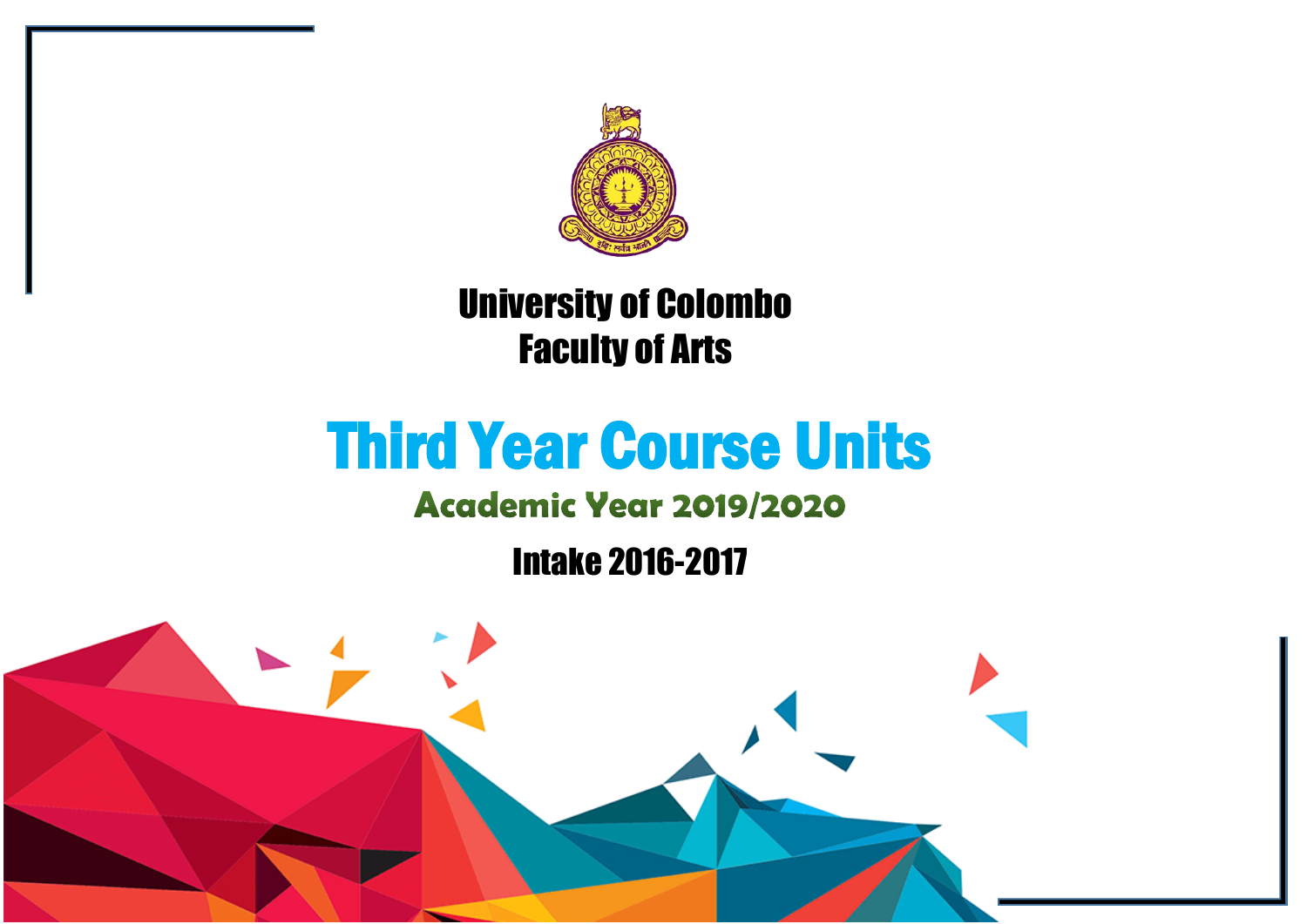#### **Department of Buddhist Studies Buddhist Studies**

|                        | <b>Unit Code</b> | <b>Name of the Course</b>                                                              | <b>Supplementary Information</b>                                                                                                                                                                                                                                                                                         | <b>Medium of</b>   | No: of         | Name of Lecturer(s)                                                   |
|------------------------|------------------|----------------------------------------------------------------------------------------|--------------------------------------------------------------------------------------------------------------------------------------------------------------------------------------------------------------------------------------------------------------------------------------------------------------------------|--------------------|----------------|-----------------------------------------------------------------------|
|                        |                  | Unit                                                                                   |                                                                                                                                                                                                                                                                                                                          | <b>Instruction</b> | <b>Credits</b> |                                                                       |
| <b>YEAR 3</b>          |                  |                                                                                        | Course Units for 3 Year Degree Programme - Study Stream in Buddhist Studies                                                                                                                                                                                                                                              |                    |                |                                                                       |
|                        | <b>BST 3146</b>  | Theravada Vinaya<br>Studies                                                            | Compulsory<br>The purpose of this course unit is to provide knowledge<br>on the fundamentals of the Vinaya as embodied in the<br>Vinaya Pitaka.                                                                                                                                                                          | SM/EM              | 3              | Ven. Dr. M. Sugathasiri                                               |
|                        | <b>BST 3147</b>  | History and Spread of<br>Buddhism II                                                   | <b>Optional</b><br>The aim of this course unit is to provide knowledge on<br>the history of Buddhism as a religious movement,<br>focusing on the areas of Silk Routes, Central Asia and<br>East Asia.                                                                                                                    | SM/EM              | 3              | Ven. M. Amarawansa<br>Ms. P.A.S.D. Jayawardana<br>Ms. H.G. Chanadrika |
| <b>Semester</b><br>One | <b>BST 3148</b>  | <b>Buddhist Arts and</b><br>Architecture I (Buddhist<br>Culture)                       | Optional<br>The course unit is design to provide knowledge on the<br>Buddhist art and architecture in the region of South<br>and South -east Asia.                                                                                                                                                                       | SM/EM              | 3              | Ven. M. Amarawansa<br>Ms. H.L. Weerasingha                            |
|                        | <b>BST 3149</b>  | An Introduction to<br>Western Philosophy                                               | <b>Optional</b><br>The objective of the course is to give students a broad<br>and basic understanding of the history and the main<br>streams of thought in Western Philosophy.                                                                                                                                           | SM/EM              | 3              | Ven. Prof. K. Wimaladhamma                                            |
|                        | <b>BST 3150</b>  | History of Buddhist<br>Thought II                                                      | Compulsory<br>The aim of this course unit is to give a general<br>understanding of the evolution of Mahayana Buddhist<br>doctrines initially in China and subsequently in Korea<br>and Japan.                                                                                                                            | SM/EM              | 3              | Ven. M. Amarawansa<br>Ms. P.A.S.D. Jayawardana                        |
|                        | <b>BST 3153</b>  | <b>Buddhist Ethics</b><br>(Buddhist Philosophy)                                        | Compulsory<br>The objective of the course unit is to give students a<br>general understanding of the field of ethics and a<br>specific understanding of the basic ethical concepts and<br>categories found in the teaching of the Buddha.                                                                                | SM/EM              | 3              | Dr. Wimal Hewamanage                                                  |
|                        | <b>BST 3158</b>  | <b>Buddhist Literary</b><br>Sources Studies 4: Basic<br>Pali Language for<br>Beginners | <b>Optional</b><br>This course aims to teach basic Pali in English. The<br>students, who have already gained a basic knowledge<br>of Pali after following BST 2125 and BST 2129 in<br>Sinhala medium, will benefit by this course as it helps<br>to improve further the knowledge of Pali through the<br>use of English. | EM                 | Non<br>Credit  | Dr. Vijitha Kumara<br>Ven. M. Amarawansa<br>Ven. K. Sathimantha       |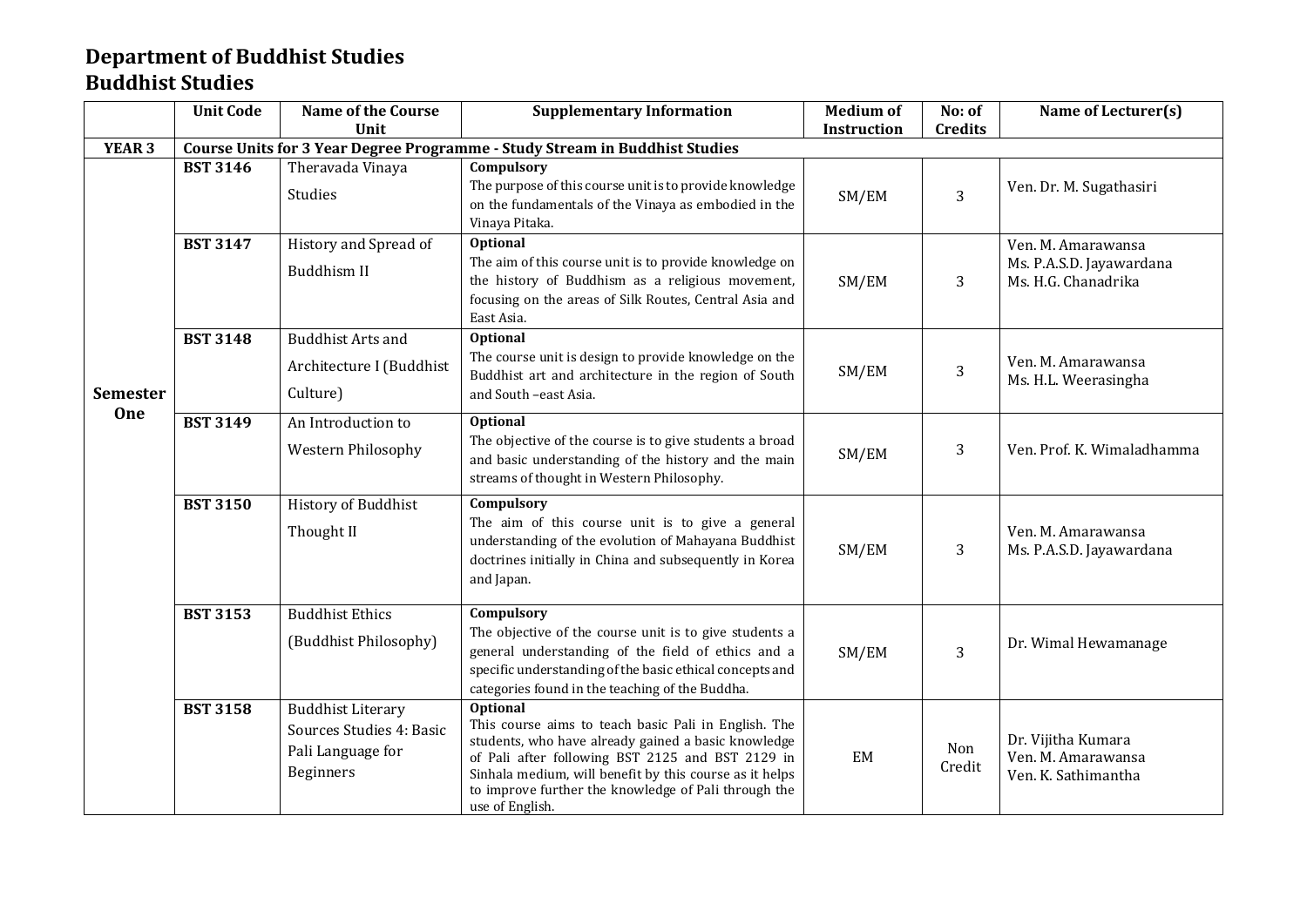|                 | <b>Unit Code</b> | <b>Name of the Course</b>                                                               | <b>Supplementary Information</b>                                                                                                                                                                                                                                                                                                                                                                                                                                                                                                                                                                                                                                                                                                             | <b>Medium of</b> | No: of         | Name of Lecturer(s)                                                    |
|-----------------|------------------|-----------------------------------------------------------------------------------------|----------------------------------------------------------------------------------------------------------------------------------------------------------------------------------------------------------------------------------------------------------------------------------------------------------------------------------------------------------------------------------------------------------------------------------------------------------------------------------------------------------------------------------------------------------------------------------------------------------------------------------------------------------------------------------------------------------------------------------------------|------------------|----------------|------------------------------------------------------------------------|
|                 |                  | Unit                                                                                    |                                                                                                                                                                                                                                                                                                                                                                                                                                                                                                                                                                                                                                                                                                                                              | Instruction      | <b>Credits</b> |                                                                        |
| <b>YEAR 3</b>   |                  |                                                                                         | Course Units for 3 Year Degree Programme - Study Stream in Buddhist Studies                                                                                                                                                                                                                                                                                                                                                                                                                                                                                                                                                                                                                                                                  |                  |                |                                                                        |
| <b>Semester</b> | <b>BST 3251</b>  | <b>Buddhist Economic and</b><br>Political Thought                                       | Compulsory<br>The objective of the course unit is to give the student<br>and understanding of the basic ideas, insights and<br>practices found in the teachings of the Buddha relevant<br>to economy and polity.                                                                                                                                                                                                                                                                                                                                                                                                                                                                                                                             | SM/EM            | 3              | Ven. M. Amarawansa<br>Ms. H.L. Weerasingha<br>Ms. P.A.S.D. Jayawardana |
|                 | <b>BST 3252</b>  | Theravada Abhidamma<br>Studies                                                          | Compulsory<br>The objective of this course unit is to give the student a<br>good understanding of the fundamentals of Theravada<br>Abhidhamma<br>developed<br>in<br>the<br>as<br>Abhidhammatthasangaha and associated literature.                                                                                                                                                                                                                                                                                                                                                                                                                                                                                                            | SM/EM            | 3              | Dr. Wimal Hewamannage                                                  |
|                 | <b>BST 3254</b>  | <b>Buddhist Arts and</b><br>Architecture II (Culture)                                   | Optional<br>The objective of the course unit is to give the student a<br>substantial knowledge on the Buddhist art and<br>SM/EM<br>architecture in the region of Central Asia and the<br>Himalayan region.                                                                                                                                                                                                                                                                                                                                                                                                                                                                                                                                   |                  | 3              | Dr. M.A.C. Munasinghe<br>Ven. M. Amarawansa<br>Ms. H.G. Chandrika      |
| Two             | <b>BST 3257</b>  | A Study of the<br>Madhyamaka Concept of<br>Emptiness (Philosophy)                       | <b>Optional</b><br>The objective of the course unit is to give the student a<br>clear understanding of the concept of emptiness<br>(sunyata) as articulated by Nagarjuna in the<br>Mulamadhayamaka-karika.                                                                                                                                                                                                                                                                                                                                                                                                                                                                                                                                   | SM/EM            | 3              | Dr. Vijitha Kumara                                                     |
|                 | <b>BST 3259</b>  | <b>Buddhist literary</b><br>Sources Studies 3;<br><b>Schools of Buddhist</b><br>Thought | <b>Optional</b><br>This course module is designed to present an overall<br>historical and sequential account of the development of<br>Buddhist thought from early Buddhism, through<br>Theravãda and other major sectarian schools, such as<br>Madhyamaka, Yogãcãra, and Vajrayãna. These<br>doctrinal developments cover a wide ambit, spanning<br>over almost a millennium. Therefore, it is not studied<br>in detail. Major schools are selected, paying attention<br>to important doctrinal developments and highlighting<br>the important links that run through the whole process.<br>Among the schools to be dealt with are Theravãda,<br>Mahãsanghika, Sûtrãntika, Puggalavãda. Sarvãstivãda,<br>Madhyamaka, Yogãcãra and Vajrayãna. | EM               | Non<br>Credit  | Dr. Vijitha Kumara<br>Ven. M. Amarawansa<br>Ven. K. Sathimantha        |

#### **\*\* The Student who selects Buddhist**

**Studies for Special Degree Program should follow all 11 core courses, 09 subject courses from either Buddhist culture or Buddhist philosophy, two research courses and two language courses.** In the 3rd year for the 1st semester Study Stream and B. Ed students BST 3150 (History of Buddhist thought II) and either BST 3146 (Theravada Vinaya Studies) or BST 3153 (Buddhist Ethics) are **compulsory; for the 2nd semester either BST 3251 (Buddhist Economic and Political Thought) or 3252 (Theravada Abhidamma Studies) is compulsory**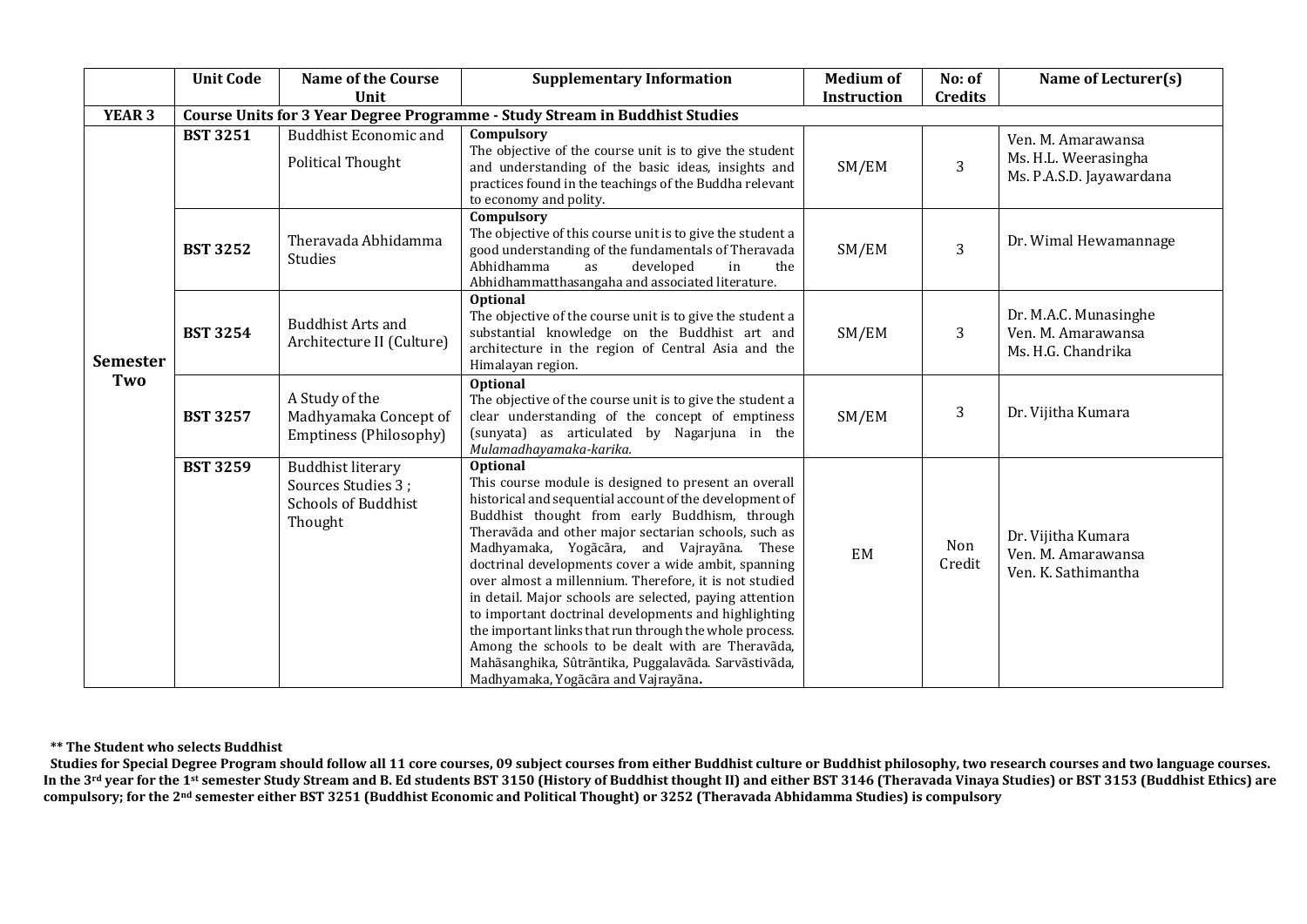|                        | <b>Unit Code</b> | <b>Name of the Course</b><br>Unit                                                             | <b>Supplementary Information</b>                                                                                                                                                                                                                                                                                    | <b>Medium of</b><br><b>Instruction</b> | No: of<br><b>Credits</b> | Name of Lecturer(s)                                                   |
|------------------------|------------------|-----------------------------------------------------------------------------------------------|---------------------------------------------------------------------------------------------------------------------------------------------------------------------------------------------------------------------------------------------------------------------------------------------------------------------|----------------------------------------|--------------------------|-----------------------------------------------------------------------|
| <b>YEAR 3</b>          |                  | <b>Course Units for 4 Year Degree Programme</b>                                               |                                                                                                                                                                                                                                                                                                                     |                                        |                          |                                                                       |
| <b>Semester</b><br>One | <b>BST 3146</b>  | Theravada Vinaya<br><b>Studies</b>                                                            | Compulsory<br>The purpose of this course unit is to provide knowledge<br>on the fundamentals of the Vinaya as embodied in the<br>Vinaya Pitaka.                                                                                                                                                                     | SM/EM                                  | 3                        | Rev. Dr. M. Sugathasiri                                               |
|                        | <b>BST 3147</b>  | History and Spread of<br>Buddhism II                                                          | <b>Compulsory (Culture)</b><br>The aim of this course unit is to provide knowledge on<br>the history of Buddhism as a religious movement,<br>focusing on the areas of Silk Routes, Central Asia and<br>East Asia.                                                                                                   | SM/EM                                  | 3                        | Ven. M. Amarawansa<br>Ms. P.A.S.D. Jayawardana<br>Ms. H.G. Chanadrika |
|                        | <b>BST 3148</b>  | <b>Buddhist Arts and</b><br>Architecture I (Buddhist<br>Culture)                              | <b>Compulsory (Culture)</b><br>The course unit is design to provide knowledge on the<br>Buddhist art and architecture in the region of South and<br>South -east Asia.                                                                                                                                               | SM/EM                                  | 3                        | Ven. M. Amarawansa<br>Ms. H.L. Weerasingha                            |
|                        | <b>BST 3149</b>  | An Introduction to<br><b>Western Philosophy</b>                                               | <b>Compulsory (Philosophy)</b><br>The objective of the course is to give students a broad<br>and basic understanding of the history and the main<br>streams of thought in Western Philosophy.                                                                                                                       | SM/EM                                  | 3                        | Ven. Prof. K. Wimaladhamma                                            |
|                        | <b>BST 3150</b>  | History of Buddhist<br>Thought II                                                             | Compulsory<br>The aim of this course unit is to give a general<br>understanding of the evolution of Mahayana Buddhist<br>doctrines initially in China and subsequently in Korea<br>and Japan.                                                                                                                       | SM/EM                                  | 3                        | Ven. M. Amarawansa<br>Ms. P.A.S.D. Jayawardana                        |
|                        | <b>BST 3153</b>  | <b>Buddhist Ethics</b><br>(Buddhist Philosophy)                                               | <b>Compulsory (Philosophy)</b><br>The objective of the course unit is to give students a<br>general understanding of the field of ethics and a<br>specific understanding of the basic ethical concepts and<br>categories found in the teaching of the Buddha.                                                       | SM/EM                                  | 3                        | Dr. Wimal Hewamanage                                                  |
|                        | <b>BST 3158</b>  | <b>Buddhist Literary</b><br>Sources Studies 4: Basic<br>Pali Language for<br><b>Beginners</b> | Compulsory<br>This course aims to teach basic Pali in English. The<br>students, who have already gained a basic knowledge<br>of Pali after following BST 2125 and BST 2129 in<br>Sinhala medium, will benefit by this course as it helps<br>to improve further the knowledge of Pali through the<br>use of English. | EM                                     | Non<br>Credit            | Dr. Vijitha Kumara<br>Ven. M. Amarawansa<br>Ven. K. Sathimantha       |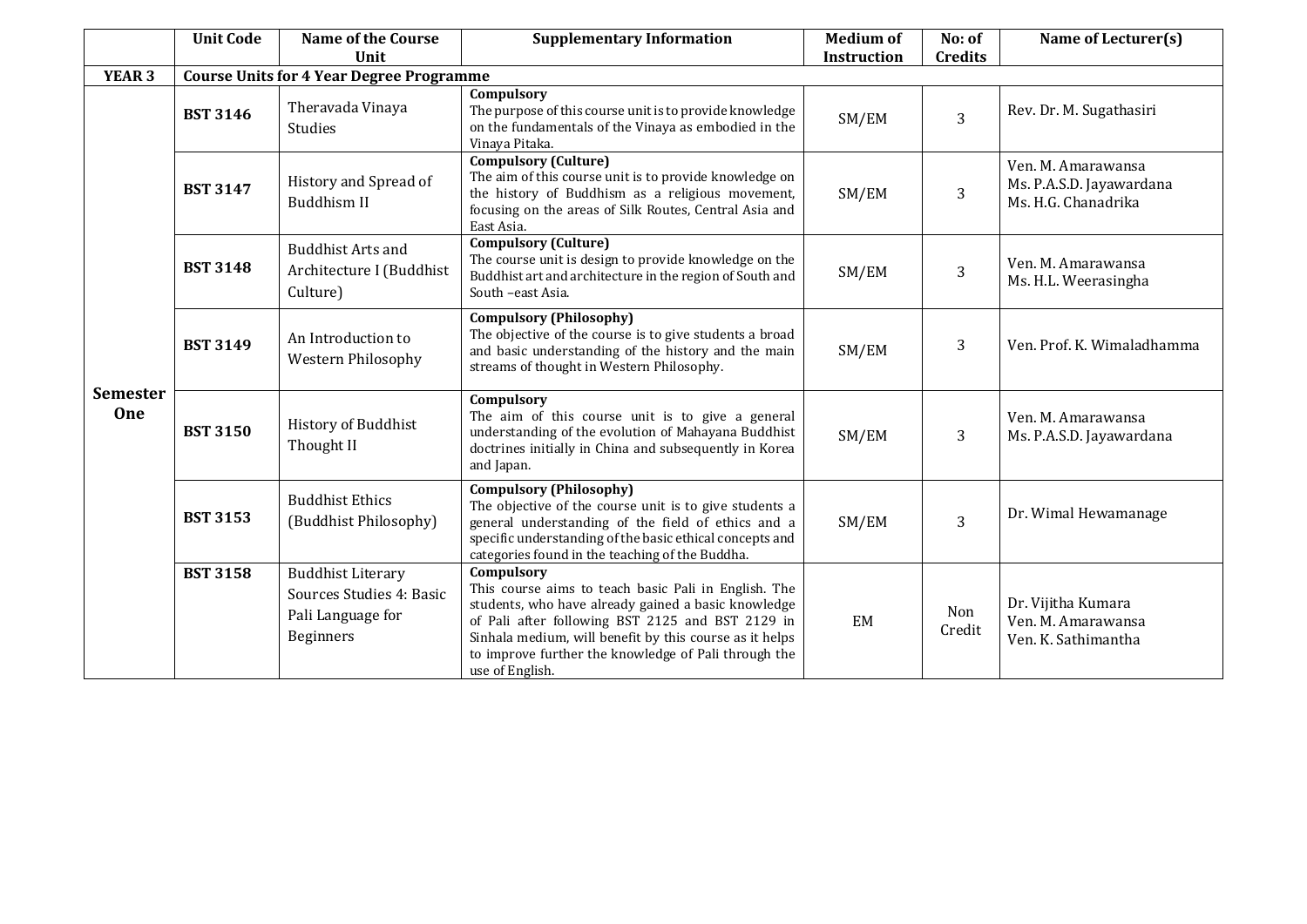|                        | <b>Unit Code</b> | <b>Name of the Course</b><br>Unit                                                       | <b>Supplementary Information</b>                                                                                                                                                                                                                                                                                                                                                                                                                                                                                                                                                                                                                                                                                                        | <b>Medium of</b><br><b>Instruction</b> | No: of<br><b>Credits</b> | Name of Lecturer(s)                                                    |
|------------------------|------------------|-----------------------------------------------------------------------------------------|-----------------------------------------------------------------------------------------------------------------------------------------------------------------------------------------------------------------------------------------------------------------------------------------------------------------------------------------------------------------------------------------------------------------------------------------------------------------------------------------------------------------------------------------------------------------------------------------------------------------------------------------------------------------------------------------------------------------------------------------|----------------------------------------|--------------------------|------------------------------------------------------------------------|
| <b>YEAR 3</b>          |                  | <b>Course Units for 4 Year Degree Programme</b>                                         |                                                                                                                                                                                                                                                                                                                                                                                                                                                                                                                                                                                                                                                                                                                                         |                                        |                          |                                                                        |
| <b>Semester</b><br>Two | <b>BST 3251</b>  | <b>Buddhist Economic and</b><br><b>Political Thought</b>                                | Compulsory<br>The objective of the course unit is to give the student<br>and understanding of the basic ideas, insights and<br>practices found in the teachings of the Buddha relevant<br>to economy and polity.                                                                                                                                                                                                                                                                                                                                                                                                                                                                                                                        | SM/EM                                  | 3                        | Ven. M. Amarawansa<br>Ms. P.A.S.D. Jayawardana<br>Ms. H.L. Weerasingha |
|                        | <b>BST 3252</b>  | Theravada Abhidamma<br>Studies                                                          | Compulsory<br>The objective of this course unit is to give the student a<br>good understanding of the fundamentals of Theravada<br>Abhidhamma<br>developed<br>in<br>the<br>as<br>Abhidhammatthasangaha and associated literature.                                                                                                                                                                                                                                                                                                                                                                                                                                                                                                       | SM/EM                                  | 3                        | Dr. Wimal Hewamannage                                                  |
|                        | <b>BST 3254</b>  | <b>Buddhist Arts and</b><br>Architecture II (Culture)                                   | <b>Compulsory (Culture)</b><br>The objective of the course unit is to give the student a<br>substantial knowledge on the Buddhist art and<br>architecture in the region of Central Asia and the<br>Himalayan region.                                                                                                                                                                                                                                                                                                                                                                                                                                                                                                                    | SM/EM                                  | 3                        | Dr. M.A.C. Munasinghe<br>Ven. M. Amarawansa<br>Ms. H.G. Chanadrika     |
|                        | <b>BST 3257</b>  | A Study of the<br>Madhyamaka Concept of<br>Emptiness (Philosophy)                       | <b>Compulsory (Philosophy)</b><br>The objective of the course unit is to give the student a<br>clear understanding of the concept of emptiness<br>(sunyata) as articulated by Nagarjuna in the<br>Mulamadhayamaka-karika.                                                                                                                                                                                                                                                                                                                                                                                                                                                                                                               | SM/EM                                  | 3                        | Dr. Vijitha Kumara                                                     |
|                        | <b>BST 3259</b>  | <b>Buddhist literary</b><br>Sources Studies 3;<br><b>Schools of Buddhist</b><br>Thought | Compulsory<br>This course module is designed to present an overall<br>historical and sequential account of the development of<br>Buddhist thought from early Buddhism, through<br>Theravãda and other major sectarian schools, such as<br>Madhyamaka, Yogãcãra, and Vajrayãna. These<br>doctrinal developments cover a wide ambit, spanning<br>over almost a millennium. Therefore, it is not studied<br>in detail. Major schools are selected, paying attention<br>to important doctrinal developments and highlighting<br>the important links that run through the whole process.<br>Among the schools to be dealt with are Theravãda,<br>Mahãsanghika, Sûtrãntika, Puggalavãda. Sarvãstivãda,<br>Madhyamaka, Yogãcãra and Vajrayãna. | EM                                     | Non<br>Credit            | Dr. Vijitha Kumara<br>Ven. M. Amarawansa<br>Ven. K. Sathimantha        |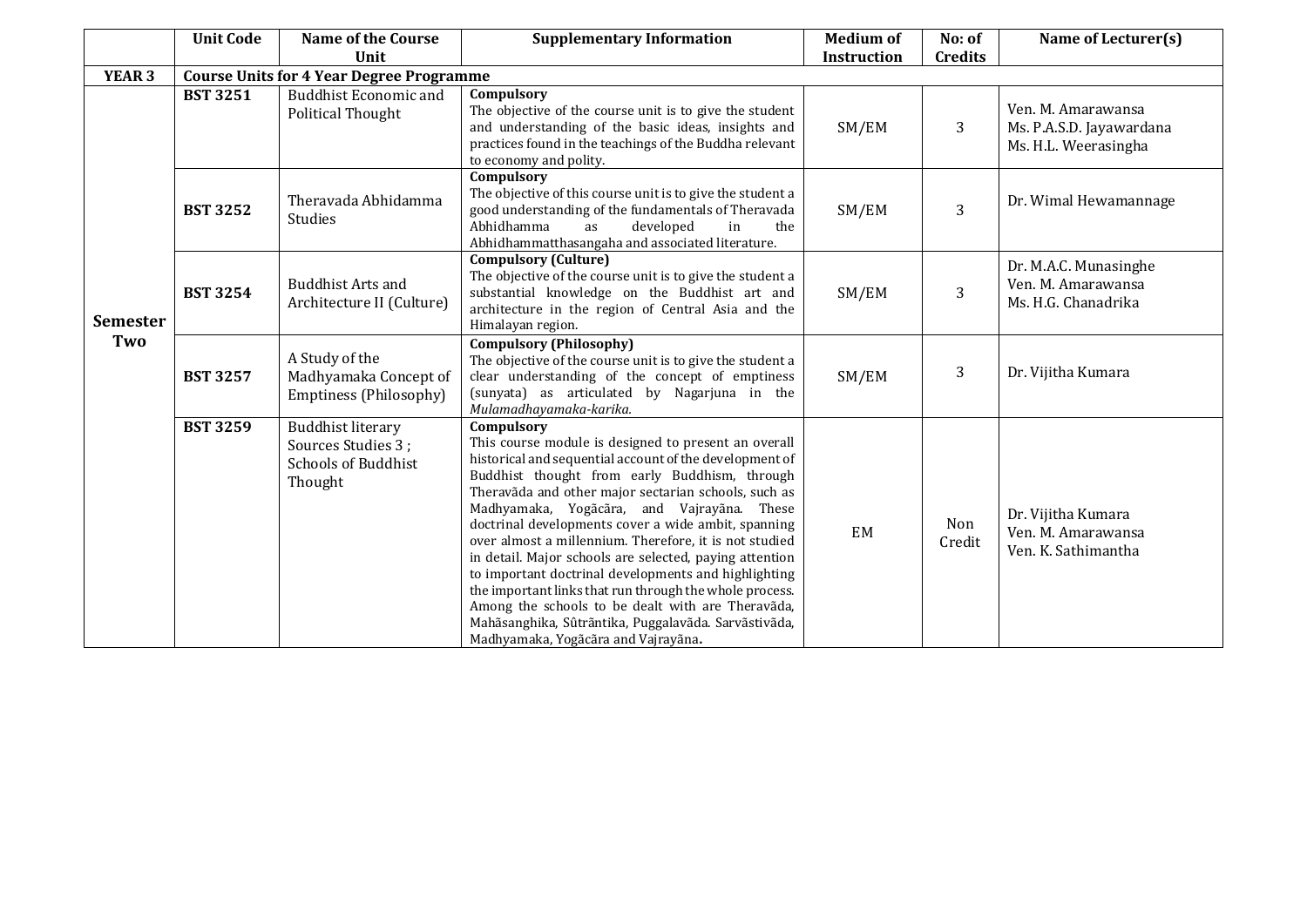#### **Department of Buddhist Studies Pali**

|                               | <b>Unit Code</b> | <b>Name of the Course Unit</b>                | <b>Supplementary Information</b>                                                                                                                                                                                                                                                                                                                                                                                                                                                                                                                                                                                                                                             | <b>Medium of</b><br><b>Instruction</b> | No: of<br><b>Credits</b> | Name of Lecturer(s)                         |
|-------------------------------|------------------|-----------------------------------------------|------------------------------------------------------------------------------------------------------------------------------------------------------------------------------------------------------------------------------------------------------------------------------------------------------------------------------------------------------------------------------------------------------------------------------------------------------------------------------------------------------------------------------------------------------------------------------------------------------------------------------------------------------------------------------|----------------------------------------|--------------------------|---------------------------------------------|
| <b>YEAR 3</b>                 |                  |                                               | Course Units for 3 Year Degree Programme - Study Sream in Pali Language                                                                                                                                                                                                                                                                                                                                                                                                                                                                                                                                                                                                      |                                        |                          |                                             |
| <b>Semester</b><br><b>One</b> | <b>PLG 3141</b>  | Prescribed Text, &<br>Grammar                 | Compulsory<br>A detailed knowledge of the prescribed texts<br>including a study of their contents is expected.                                                                                                                                                                                                                                                                                                                                                                                                                                                                                                                                                               | SM/EM                                  | 3                        | Ven. P. Gnanarathana<br>Ven. K. Sathimantha |
|                               | <b>PLG 3142</b>  | History of Pali<br>Literature-2               | <b>Optional</b><br>A detailed knowledge of Pali Literature of Sri<br>Lanka and South East Asian countries.                                                                                                                                                                                                                                                                                                                                                                                                                                                                                                                                                                   | SM/EM                                  | 3                        | Ven. Dr. Sugathasiri                        |
|                               | <b>PLG 3145</b>  | Prakrit Languages and<br>Religious Literature | Compulsory<br>The intention of this course is to provide<br>sufficient knowledge for reading and<br>comprehension on Prakrit languages. This<br>course further emphasis religious teachers like<br>Gautama Buddha and Mahāvīra who belonged to<br>ascetic tradition (sramana) preached their<br>doctrines in Prakrit dialects called Magadhi and<br>Ardha Magadhi. Language of Ashoka inscriptions<br>called Ashoka Prakrit is also valuable source<br>materials. Awareness of Prakrit is supported to<br>comprehend the specialty of Pali language and<br>then, it provides facilities to aware Buddhist<br>thoughts through other religious and non-<br>religious sources. | SM/EM                                  | $\overline{3}$           | Ven. P. Gnanarathana                        |
| <b>Semester</b><br>Two        | <b>PLG 3243</b>  | <b>Buddhist Thought</b><br>(Theravada)        | <b>Optional</b><br>The fundamental doctrines of Theravada<br>Buddhism as depicted in Pali canon and<br>commentaries.                                                                                                                                                                                                                                                                                                                                                                                                                                                                                                                                                         | <b>SM</b>                              | 3                        | Ven. M. Amarawansa                          |
|                               | <b>PLG 3244</b>  | Theravada Abhidhamma<br>& Vinaya              | Optional<br>A critical and Analytically study of Theravada<br>Abhidhamma and Vinaya.                                                                                                                                                                                                                                                                                                                                                                                                                                                                                                                                                                                         | <b>SM</b>                              | 3                        | Ven. Dr. M. Sugathasiri                     |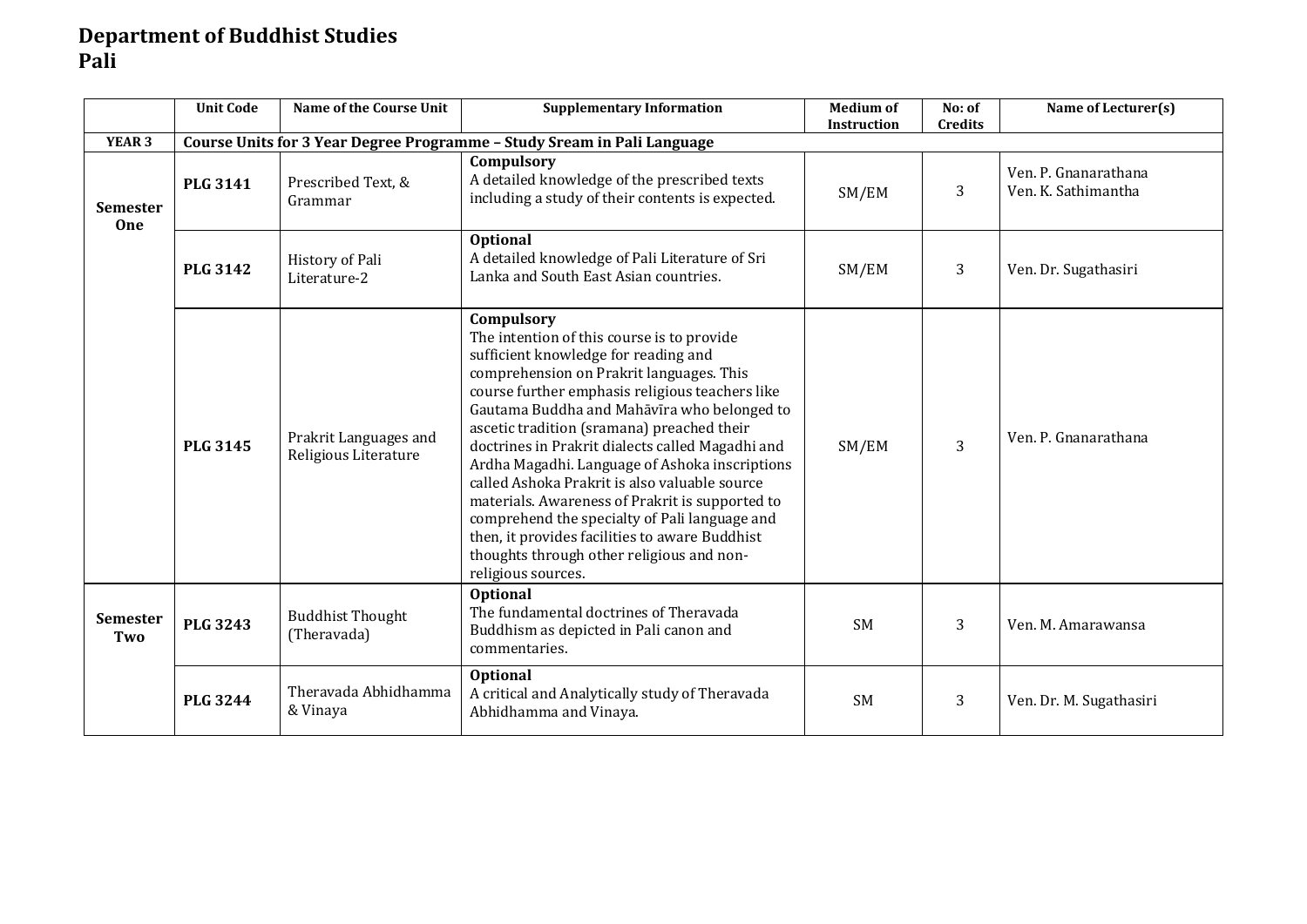## **Department of Demography**

|                               | <b>Unit Code</b> | Name of the Course Unit                                                       | Supplementary      | <b>Medium of</b> | No: of         | Name of Lecturer(s)                      |  |  |  |  |  |
|-------------------------------|------------------|-------------------------------------------------------------------------------|--------------------|------------------|----------------|------------------------------------------|--|--|--|--|--|
|                               |                  |                                                                               | <b>Information</b> | Instruction      | <b>Credits</b> |                                          |  |  |  |  |  |
| YEAR <sub>3</sub>             |                  | Course Units for 3 Year Degree Programme - Study Stream in Applied Demography |                    |                  |                |                                          |  |  |  |  |  |
| <b>Semester</b><br><b>One</b> | <b>DMG 3153</b>  | <b>Population Dynamics</b>                                                    | Compulsory         | SM/EM            | 3              | Nethra Senadhi                           |  |  |  |  |  |
|                               | <b>DMG 3154</b>  | Population Ageing and Elderly Care                                            | Compulsory         | SM/EM            | 3              | Dr. Sunethra Perera<br>Wathsala Anuradhi |  |  |  |  |  |
|                               | <b>DMG 3155</b>  | Regional Demography                                                           | Optional           | SM/EM            | 3              | Migara Karunaratne                       |  |  |  |  |  |
|                               | <b>DMG 3243</b>  | Population Forecasting for Social and<br><b>Economic Planning</b>             | Compulsory         | SM/EM            | 3              | Yuganthi Subasinghe                      |  |  |  |  |  |
| <b>Semester</b><br>Two        | <b>DMG 3250</b>  | <b>Population &amp; Disaster Management</b>                                   | Optional           | SM/EM            | 3              | Hansa Jayaratne                          |  |  |  |  |  |
|                               | <b>DMG 3256</b>  | Migration and Urbanization                                                    | Optional           | SM/EM            | 3              | Nethra Senadhi                           |  |  |  |  |  |
|                               | <b>DMG 3258</b>  | Social Research Methods                                                       | Optional           | SM/EM            | 3              | Dr. Sunethra Perera                      |  |  |  |  |  |

|                        | <b>Unit Code</b> | <b>Name of the Course Unit</b>                            | Supplementary<br><b>Information</b> | <b>Medium of</b><br>Instruction | No: of<br><b>Credits</b> | Name of Lecturer(s)                     |
|------------------------|------------------|-----------------------------------------------------------|-------------------------------------|---------------------------------|--------------------------|-----------------------------------------|
| <b>YEAR 3</b>          |                  | <b>Course Units for 4 Year Degree Programme</b>           |                                     |                                 |                          |                                         |
| <b>Semester</b><br>One | <b>DMG 3147</b>  | <b>Ageing Studies</b>                                     | Compulsory                          | SM/EM                           | 3                        | Dr. Manori Weeratunga<br>Nethra Senadhi |
|                        | <b>DMG 3148</b>  | <b>Fertility Studies</b>                                  | Compulsory                          | SM/EM                           | 3                        | Irangi Samarakoon<br>Hansa Jayaratne    |
|                        | <b>DMG 3152</b>  | <b>Mortality Studies</b>                                  | Compulsory                          | SM/EM                           | 3                        | Irangi Samarakoon                       |
|                        | <b>DMG 3155</b>  | Regional Demography                                       | Optional                            | SM/EM                           | 3                        | Migara Karunaratne                      |
| <b>Semester</b><br>Two | <b>DMG 3245</b>  | Human Resources Development and<br>Labour Market Planning | Optional                            | SM/EM                           | 3                        | Dr. Sunethra Perera                     |
|                        | <b>DMG 3257</b>  | <b>Population Projection Methods</b>                      | Compulsory                          | SM/EM                           | 3                        | Yuganthi Subasinghe                     |
|                        | <b>DMG 3258</b>  | Social Research Methods                                   | Compulsory                          | SM/EM                           | 3                        | Dr. Sunethra Perera                     |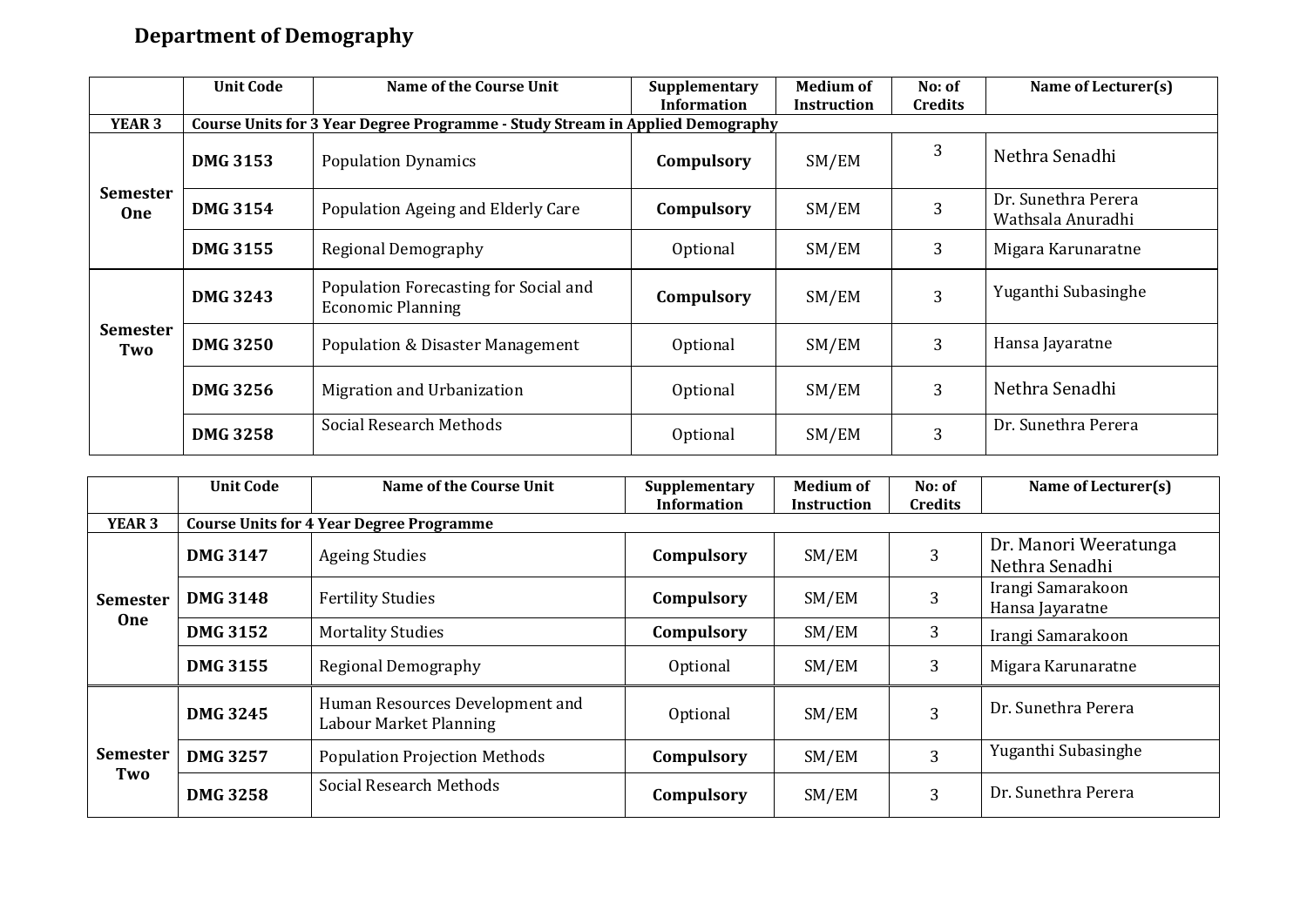#### **Department of Economics**

|                               | <b>Unit Code</b> | Name of the Course Unit                                                        | Supplementary<br><b>Information</b> | <b>Medium of</b><br><b>Instruction</b> | No: of<br><b>Credits</b> | Name of Lecturer(s)                                                 |
|-------------------------------|------------------|--------------------------------------------------------------------------------|-------------------------------------|----------------------------------------|--------------------------|---------------------------------------------------------------------|
| <b>YEAR 2</b>                 |                  | Course Units for 3 Year Degree Programme - Study Stream in Banking and Finance |                                     |                                        |                          |                                                                     |
| <b>Semester</b><br><b>One</b> | <b>ECN 3144</b>  | Introduction to Statistical<br>Techniques                                      | <b>Stream Compulsory</b>            | SM/EM<br>TM                            | 3                        | Dr. T.A.M Pushpakumara<br>Ms A.N.Fernando<br>Visiting lecturer (TM) |
|                               | <b>ECN 3149</b>  | Intermediate Financial Accounting                                              | Optional                            | SM/EM                                  | 3                        | Ms. I.W.Rathnayake - Coordinator<br><b>Visiting Lecturer</b>        |
|                               | <b>ECN 3158</b>  | Monetary Theory & Policy                                                       | <b>Stream Compulsory</b>            | SM/EM<br>TM                            | 3                        | Dr. S.N.K Mallikahewa<br>Dr. M Ganeshamoorthy                       |
|                               | <b>ECN 3162</b>  | Human Resources<br>Management                                                  | Optional                            | SM/EM<br>TМ                            | 3                        | Ms. M.H.S. Dilrukshi<br>Mr. G Selvakumar                            |
| <b>Semester</b><br>Two        | <b>ECN 3265</b>  | <b>Financial Markets</b>                                                       | <b>Stream Compulsory</b>            | SM/EM<br>TM                            | 3                        | Dr. S.N.K Mallikahewa<br>Prof. K Amirthalingam                      |
|                               | <b>ECN 3267</b>  | Central Banking and<br><b>Financial Regulation</b>                             | <b>Stream Compulsory</b>            | SM/EM<br>TM                            | 3                        | Dr. D.C.P Aluthge<br>Dr. S.L Senarath<br>Visiting lecturer (TM)     |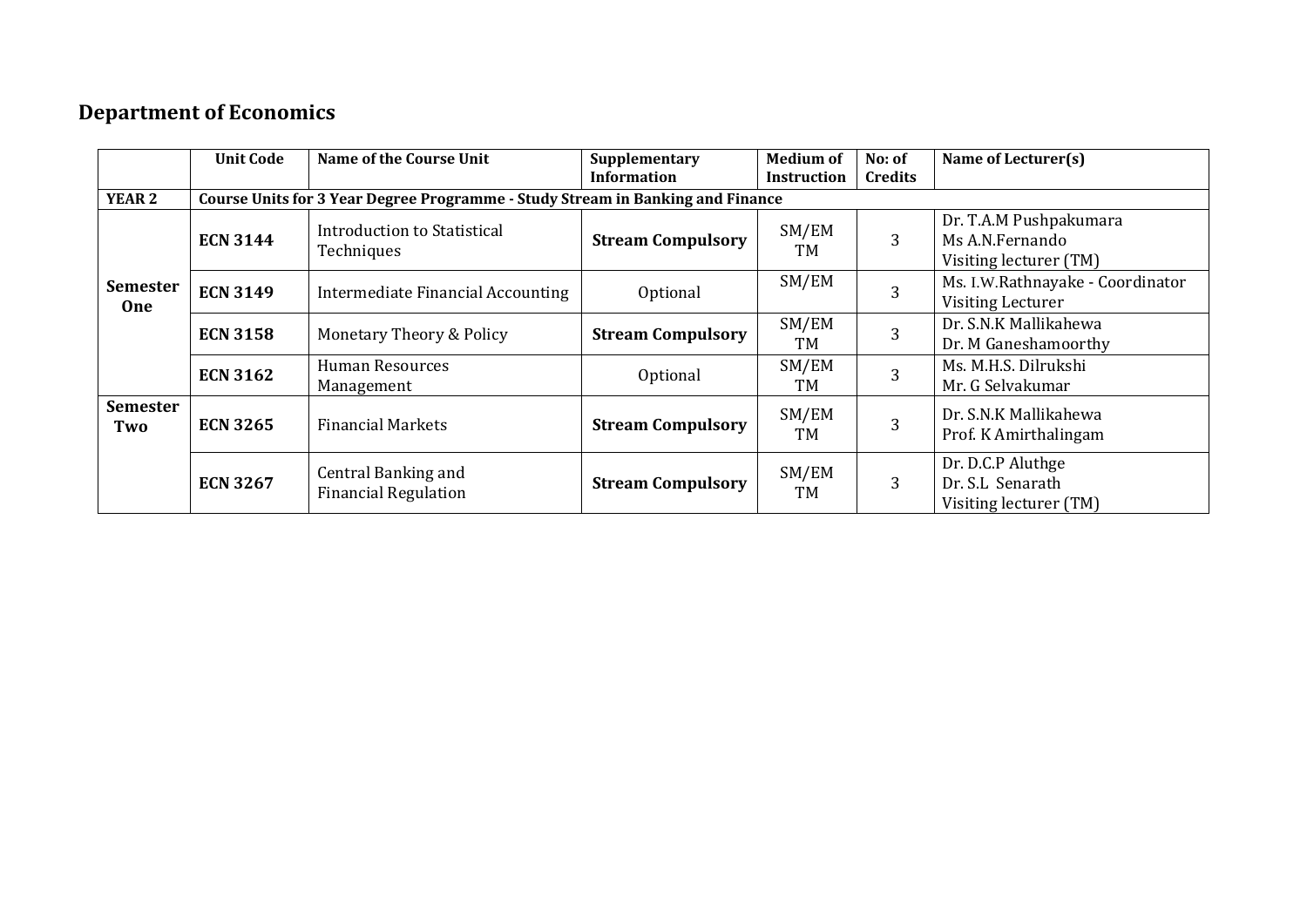|                               | <b>Unit Code</b> | <b>Name of the Course Unit</b>                                                               | Supplementary<br><b>Information</b> | <b>Medium of</b><br><b>Instruction</b> | No: of<br><b>Credits</b> | Name of Lecturer(s)                                                                                                 |
|-------------------------------|------------------|----------------------------------------------------------------------------------------------|-------------------------------------|----------------------------------------|--------------------------|---------------------------------------------------------------------------------------------------------------------|
| <b>YEAR 3</b>                 |                  | Course Units for 3 Year Degree Programme - Study Stream in Business and Managerial Economics |                                     |                                        |                          |                                                                                                                     |
|                               | <b>ECN 3144</b>  | <b>Stream Compulsory</b><br>Introduction to Statistical Techniques                           |                                     | SM/EM<br>TM                            | $\overline{3}$           | Dr. T.A.M Pushpakumara<br>Ms A.N.Fernando<br>Visiting lecturer (TM)                                                 |
| <b>Semester</b><br><b>One</b> | <b>ECN 3149</b>  | <b>Intermediate Financial Accounting</b>                                                     | <b>Stream Compulsory</b>            | SM/EM                                  | $\overline{3}$           | Ms. I.W.Rathnayake -<br>Coordinator<br><b>Visiting Lecturer</b>                                                     |
|                               | <b>ECN 3162</b>  | <b>Human Resources</b><br>Management                                                         | Optional                            | SM/EM<br>TM                            | $\overline{3}$           | Ms Shashithangani<br>Weerawansa<br>Visiting lecturer (TM)                                                           |
|                               | <b>ECN 3171</b>  | <b>Business and Professional Ethics</b>                                                      | Optional                            | SM/EM                                  | $\overline{3}$           | Dr. D.C.P Aluthge<br>Dr. S.L Senarath                                                                               |
| <b>Semester</b><br>Two        | <b>ECN 3270</b>  | Entrepreneurship                                                                             | <b>Stream Compulsory</b>            | SM/EM                                  | $\overline{3}$           | Prof. S.P Premaratne                                                                                                |
|                               | <b>ECN 3271</b>  | <b>Business and Professional Ethics</b>                                                      | Optional                            | SM/EM                                  | $\overline{3}$           | Dr. D.C.P Aluthge<br>Dr. S.L Senarath                                                                               |
|                               | <b>ECN 3272</b>  | <b>Business Research Practices</b>                                                           | Optional                            | SM/EM                                  | $\overline{3}$           | Prof Amala de Silva<br>Dr. P. Dunusinghe<br>Mr. Indrajith Aponsu<br>Coordinator: Ms.<br>Sasithanganee<br>Weerawansa |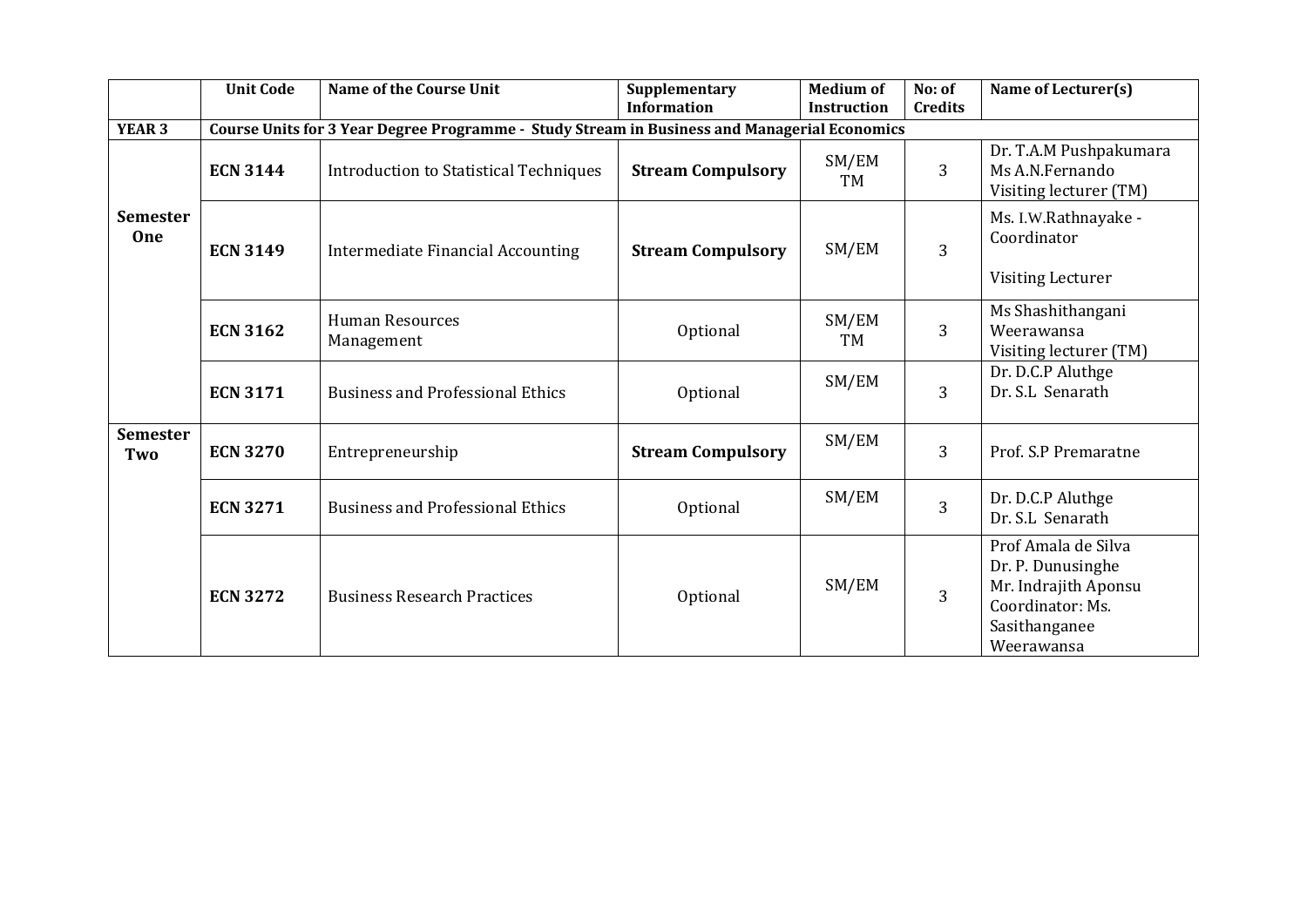|                               | <b>Unit Code</b> | <b>Name of the Course Unit</b>                  | Supplementary<br><b>Information</b>    | <b>Medium of</b><br><b>Instruction</b> | No: of<br><b>Credits</b> | Name of Lecturer(s)                            |
|-------------------------------|------------------|-------------------------------------------------|----------------------------------------|----------------------------------------|--------------------------|------------------------------------------------|
| YEAR <sub>3</sub>             |                  | <b>Course Units for 4 Year Degree Programme</b> |                                        |                                        |                          |                                                |
|                               | <b>ECN 3145</b>  | Introduction to Econometrics                    | Compulsory                             | EM                                     | 3                        | Dr. D.D.P.M Dunusinghe                         |
| <b>Semester</b><br><b>One</b> | <b>ECN 3161</b>  | Monetary Economics and Policy                   | Compulsory                             | EM                                     | 3                        | Dr. D.C.P. Aluthge<br>Dr. Shanuka Senerath     |
|                               | <b>ECN 3187</b>  | <b>Public Finance</b>                           | Compulsory                             | EM                                     | 3                        | Dr.U.P.P.Serasinghe                            |
|                               | <b>ECN 3196</b>  | International Trade                             | Compulsory                             | EM                                     | 3                        | Dr. M. Ganeshamoorthy                          |
|                               | <b>ECN 3256</b>  | Investment Planning and<br>Appraisal            | Compulsory                             | EM                                     | 3                        | Prof T L Gunaruwan                             |
| <b>Semester</b>               | <b>ECN 3276</b>  | <b>Development Economics</b>                    | Compulsory                             | EM                                     | 3                        | Prof. K. Amirthalingam                         |
| Two                           | <b>ECN 3255</b>  | <b>Econometric Analysis</b>                     | <b>Stream Compulsory</b><br>(ETA & FB) | <b>EM</b>                              | 3                        | Dr. D.D.P.M Dunusinghe                         |
|                               | <b>ECN 3273</b>  | <b>Industrial Economics</b>                     | <b>Stream Compulsory</b><br>(TI)       | EM                                     | 3                        | Prof. K. Amirthalingam<br>Prof. S.P Premaratne |
|                               | <b>ECN 3282</b>  | <b>Transport Economics &amp; Policy</b>         | <b>Stream Compulsory</b><br>(TECS)     | EM                                     | 3                        | Prof T L Gunaruwan<br>Ms. M.H.S. Dilrukshi     |
|                               | <b>ECN 3285</b>  | <b>Economics of Sustainable</b><br>Development  | <b>Stream Compulsory</b><br>(DPM)      | EM                                     | 3                        | Prof. R. Bandara                               |
|                               | <b>ECN 3286</b>  | <b>Research Methodology</b>                     | Compulsory                             | <b>EM</b>                              | Non-<br>Credit           | Prof. Amala de Silva                           |

**TI - Trade and Industry 6 ETA-**<br> **DPM-** Development Policy & Management **TECS-**

**Economic Theory and Application<br><b>Transport Economics& Commercial Shipping FB-** Finance and Banking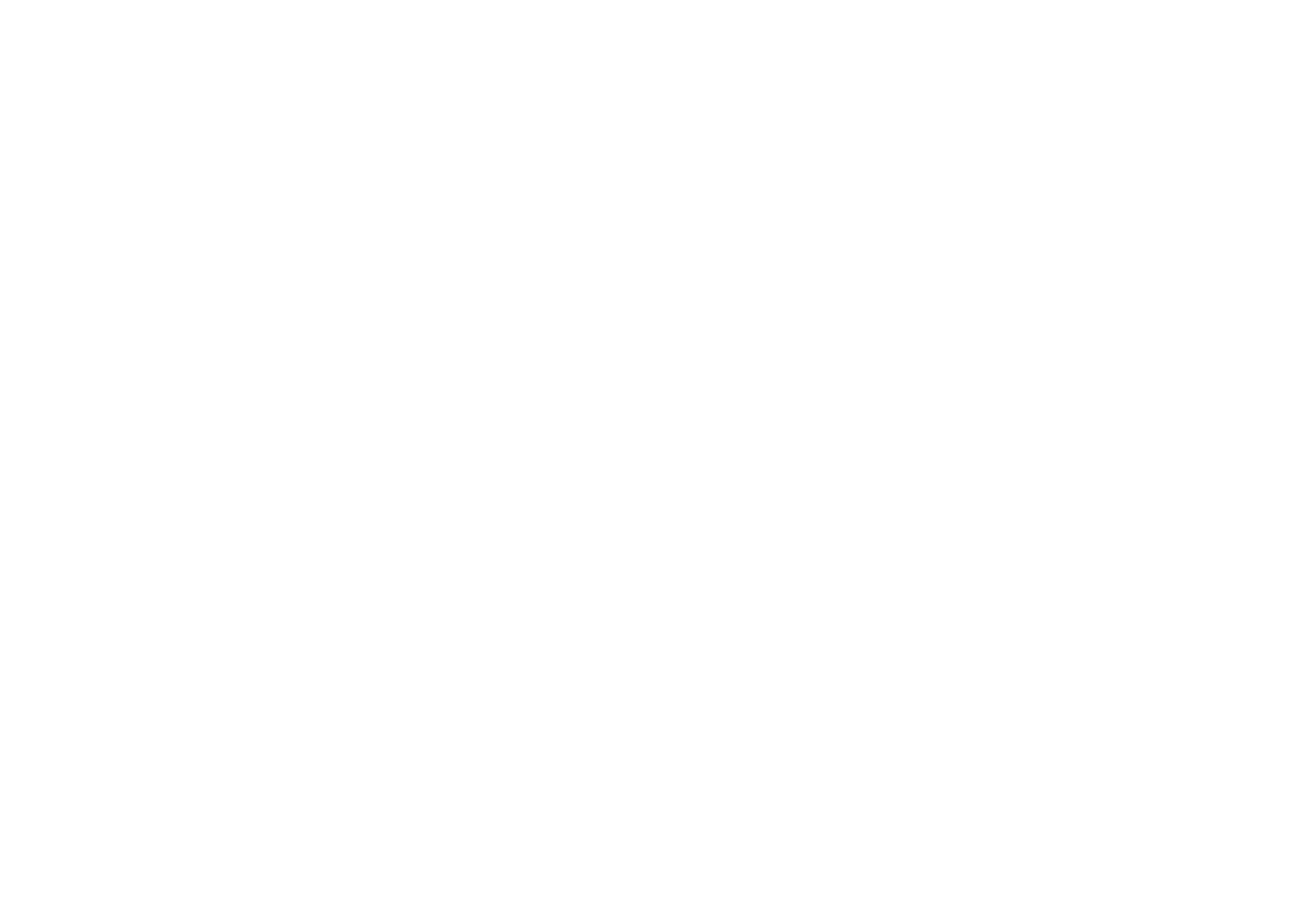## **Department of English**

|                               | <b>Unit Code</b> | <b>Name of the Course Unit</b>                                                                   | Supplementary<br>Information | <b>Medium of</b><br><b>Instruction</b> | No: of<br><b>Credits</b> | Name of Lecturer(s)                           |  |  |  |  |
|-------------------------------|------------------|--------------------------------------------------------------------------------------------------|------------------------------|----------------------------------------|--------------------------|-----------------------------------------------|--|--|--|--|
| YEAR <sub>3</sub>             |                  | Course Units for 3 Year Degree Programme - Study Stream in English Studies : Theory and Practice |                              |                                        |                          |                                               |  |  |  |  |
| <b>Semester</b><br><b>One</b> | <b>ENG 3142</b>  | Theatre in Application                                                                           | Compulsory                   | EM                                     | $\overline{3}$           | Ruhanie Perera                                |  |  |  |  |
|                               | <b>ENG 3144</b>  | <b>Studies in Sociolinguistics</b>                                                               | Optional                     | EM                                     | $\overline{4}$           | Prof. Dushyanthi Mendis                       |  |  |  |  |
|                               | <b>ENG 3156</b>  | Contemporary Sri Lankan<br>Writing in English: Thematic<br>Approaches                            | Optional                     | <b>EM</b>                              | 3                        | Prof. Neloufer de Mel                         |  |  |  |  |
| <b>Semester</b><br>Two        | <b>ENG 3253</b>  | Literature in Practice:<br>Autobiographical Writing                                              | Optional                     | EM                                     | $\overline{4}$           | Dr. Shermal Wijewardene<br>Prof. Neluka Silva |  |  |  |  |
|                               | <b>ENG 3260</b>  | <b>Translation and Creativity</b>                                                                | Optional                     | EM                                     | $\overline{4}$           | Dr. Dinithi Karunanayake                      |  |  |  |  |
|                               | <b>ENG 3269</b>  | Second Language Acquisition                                                                      | Compulsory                   | EM                                     | $\overline{4}$           | Dr. Kaushalya Perera                          |  |  |  |  |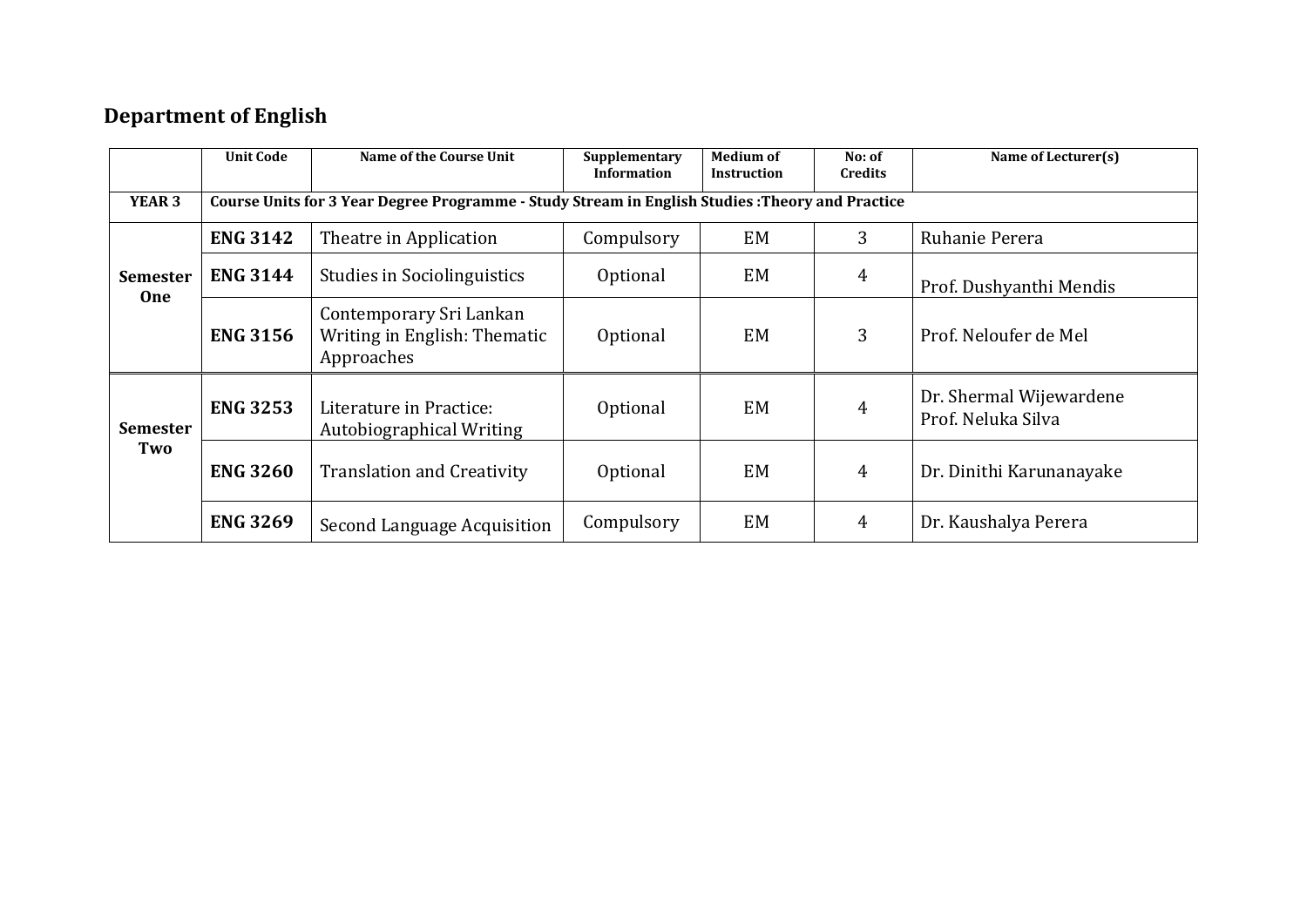|                               | <b>Unit Code</b> | <b>Name of the Course Unit</b>                          | Supplementa<br>rv  | <b>Medium of</b><br><b>Instruction</b> | No: of<br><b>Credits</b> | Name of Lecturer(s)                               |
|-------------------------------|------------------|---------------------------------------------------------|--------------------|----------------------------------------|--------------------------|---------------------------------------------------|
|                               |                  |                                                         | <b>Information</b> |                                        |                          |                                                   |
| <b>YEAR 3</b>                 |                  | <b>Course Units for 4 Year Degree Programme</b>         |                    |                                        |                          |                                                   |
|                               | <b>ENG 3162</b>  | Thematic Approaches to the<br>Modern Novel              | Optional           | EM                                     | 3                        | Praveen Tilakaratne                               |
| <b>Semester</b><br><b>One</b> | <b>ENG 3158</b>  | Sri Lankan English Studies                              | Optional           | EM                                     | 3                        | Prof. Neluka Silva<br>Shalini Abayasekara         |
|                               | <b>ENG 3163</b>  | <b>Studies in Sociolinguistics</b>                      | Optional           | EM                                     | 3                        | Prof. Dushyanthi Mendis                           |
|                               | <b>ENG 3165</b>  | The Romantic Age                                        | Optional           | EM                                     | 3                        | Dr. Shravika D Amarasekara<br>Shalini Abayasekara |
|                               | <b>ENG 3249</b>  | <b>Shakespeare Studies</b>                              | Optional           | <b>EM</b>                              | 3                        | Ruhanie Perera                                    |
| <b>Semester</b><br>Two        | <b>ENG 3252</b>  | Studies<br>Contemporary<br>in<br>South Asian Literature | Optional           | EM                                     | 3                        | Dr. Dinithi Karunanayake<br>Praveen Tilakaratne   |
|                               | <b>ENG 3259</b>  | Modern Drama Studies I                                  | Optional           | EM                                     | 3                        | Ruhanie Perera                                    |
|                               | <b>ENG 3264</b>  | <b>Introduction to Second</b><br>Language Acquisition   | Optional           | EM                                     | 3                        | Dr. Kaushalya Perera                              |
|                               | <b>ENG 3268</b>  | Poetry of the Victorian Era                             | Optional           | EM                                     | 3                        | Dr. Shravika D Amarasekara                        |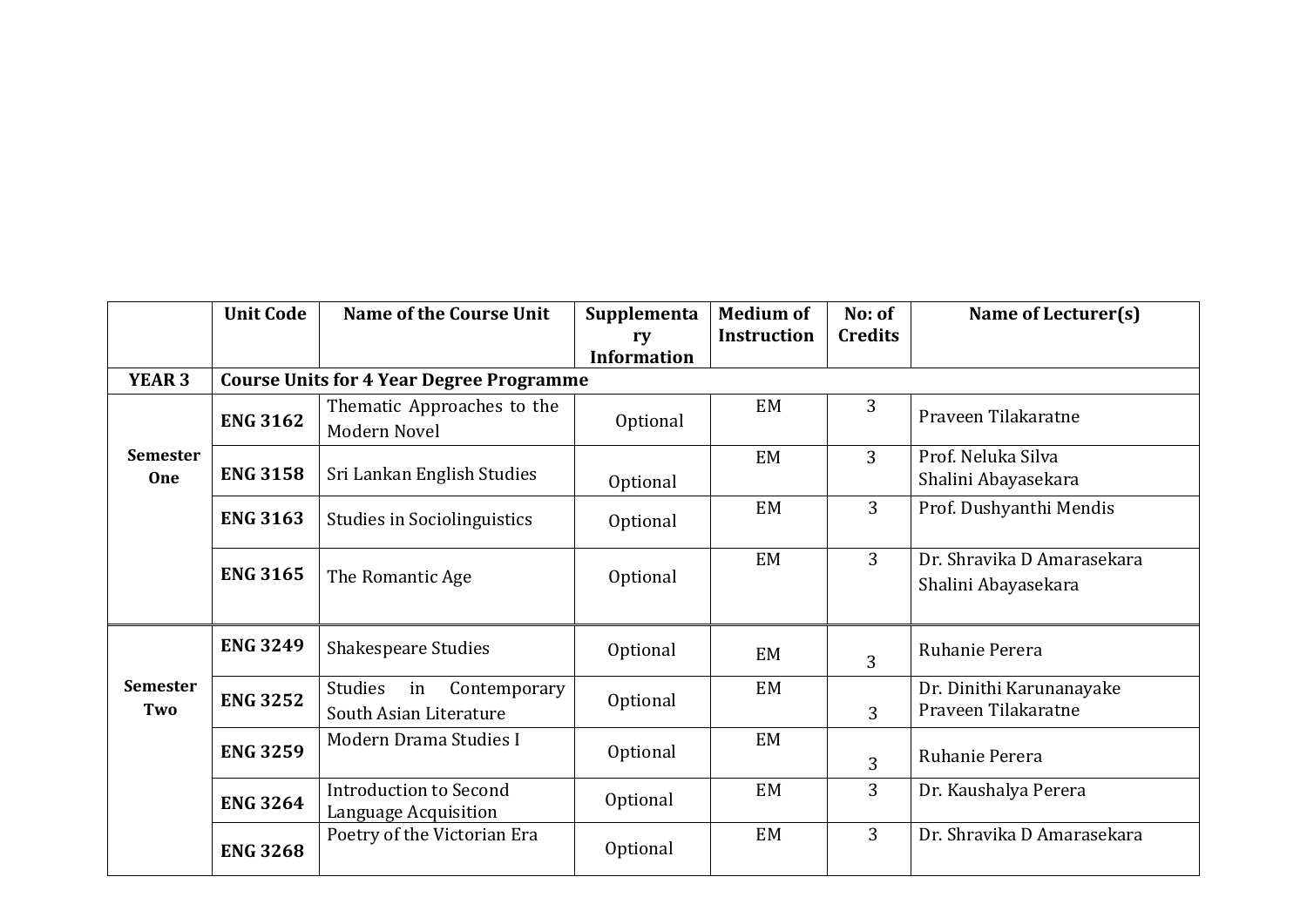#### **Department of English Language Teaching Studies in English as a Second Language**

|                               | <b>Unit Code</b> | <b>Name of the Course Unit</b>                                                                                        | <b>Supplementary Information</b>                                                                                                                                                                                                                                              | <b>Medium of</b>   | No: of         | Name of Lecturer(s)                  |
|-------------------------------|------------------|-----------------------------------------------------------------------------------------------------------------------|-------------------------------------------------------------------------------------------------------------------------------------------------------------------------------------------------------------------------------------------------------------------------------|--------------------|----------------|--------------------------------------|
|                               |                  |                                                                                                                       |                                                                                                                                                                                                                                                                               | <b>Instruction</b> | Credits        |                                      |
| YEAR <sub>3</sub>             |                  |                                                                                                                       | Course Units for 3rd Year Degree Programme - Study Stream in Studies in English as a Second Language                                                                                                                                                                          |                    |                |                                      |
|                               | <b>ESL 3141</b>  | Introduction to the<br>Principles of Second<br>Language Teaching:<br><b>Educational Psychology and</b><br>Methodology | Compulsory<br>The course aims to cover the main theories of<br>Educational Psychology (from Behaviourism to<br>Cognitive Theories) and the main methods of<br>and approaches to English language teaching<br>(from the Direct Method to current<br>Communicative Approaches)  | EM                 | 3              | Dr. A.M.A.U. Attanayake<br>Barborich |
| <b>Semester</b><br><b>One</b> | <b>ESL 3142</b>  | <b>Translation Methods for</b><br><b>Professional Purposes</b>                                                        | <b>Optional</b><br>The course is aimed at introducing students to<br>translating technical, scientific and legal texts<br>while providing them with the necessary<br>linguistic framework that is crucial in<br>translating effectively.                                      | EM                 | $\overline{3}$ | W.M.S.P.K. Wanasinghe                |
|                               | <b>ESL 3143</b>  | Learning, Listening,<br>Speaking, Reading, and<br>Writing                                                             | Compulsory<br>This introductory course aims to provide an<br>overview of the learning involved in listening,<br>speaking, reading, and writing based on<br>different schools of thought. Students will<br>engage in critical discussions regarding these<br>ways of learning. | EM                 | $\overline{3}$ | K.K.S.G. Sylva                       |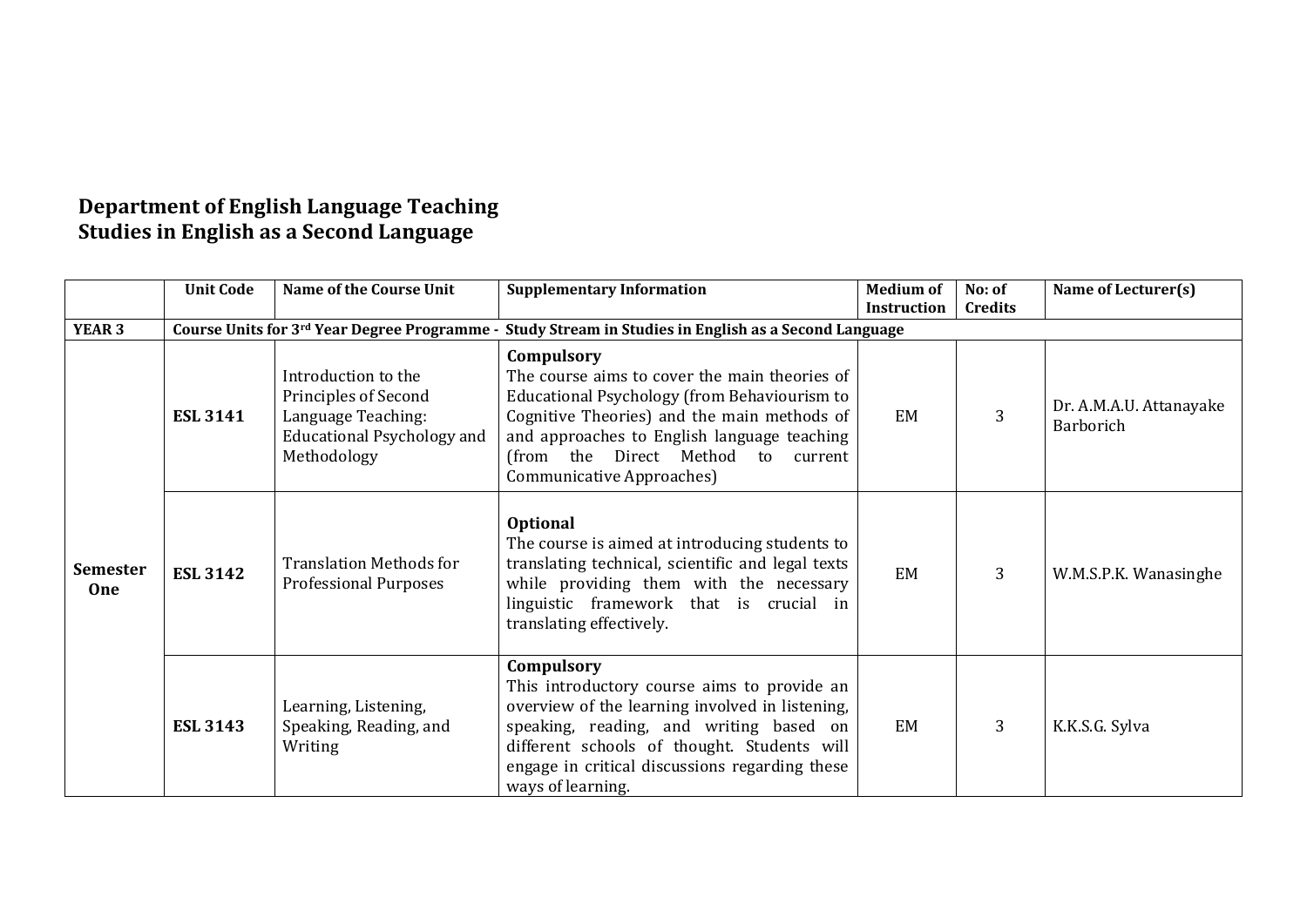| <b>Semester</b><br>Two | <b>ENG 3269</b> | Second Language<br>Acquisition                                    | Compulsory<br>Offered by the Department of English                                                                                                                                                                                                                                                                                                                                                                | EM | $\overline{4}$ | Offered by the<br>Department of English |
|------------------------|-----------------|-------------------------------------------------------------------|-------------------------------------------------------------------------------------------------------------------------------------------------------------------------------------------------------------------------------------------------------------------------------------------------------------------------------------------------------------------------------------------------------------------|----|----------------|-----------------------------------------|
|                        | <b>ESL 3245</b> | Second Language<br>Assessment                                     | Compulsory<br>This course will discuss the principles of<br>testing that are essential in the designing of<br>second language tests.                                                                                                                                                                                                                                                                              | EM | 3              | N.R.B. Perera<br>H.C. Keshala           |
|                        | <b>ESL 3246</b> | Content-based Language<br>Instruction                             | Optional<br>This course builds students' capacities to<br>identify fundamental principles underpinning<br>the effectiveness of bilingual and/or content-<br>based language teaching programs in a range<br>of educational contexts including English<br>Medium Instruction (EMI) and English as a<br>Second Language (ESL) in<br>bilingual/multilingual settings, and how they<br>impact on language acquisition. | EM | 3              | Dr. Shashinie M<br>Thenabadu            |
|                        | <b>ESL 3247</b> | Learning Disabilities and<br>the 2 <sup>nd</sup> Language Learner | <b>Optional</b><br>This course is structured to provide students<br>with a basic idea of learning disabilities in<br>relation to 2 <sup>nd</sup> language acquisition and<br>learning.                                                                                                                                                                                                                            | EM | 3              | W.M.S.P.K. Wanasinghe                   |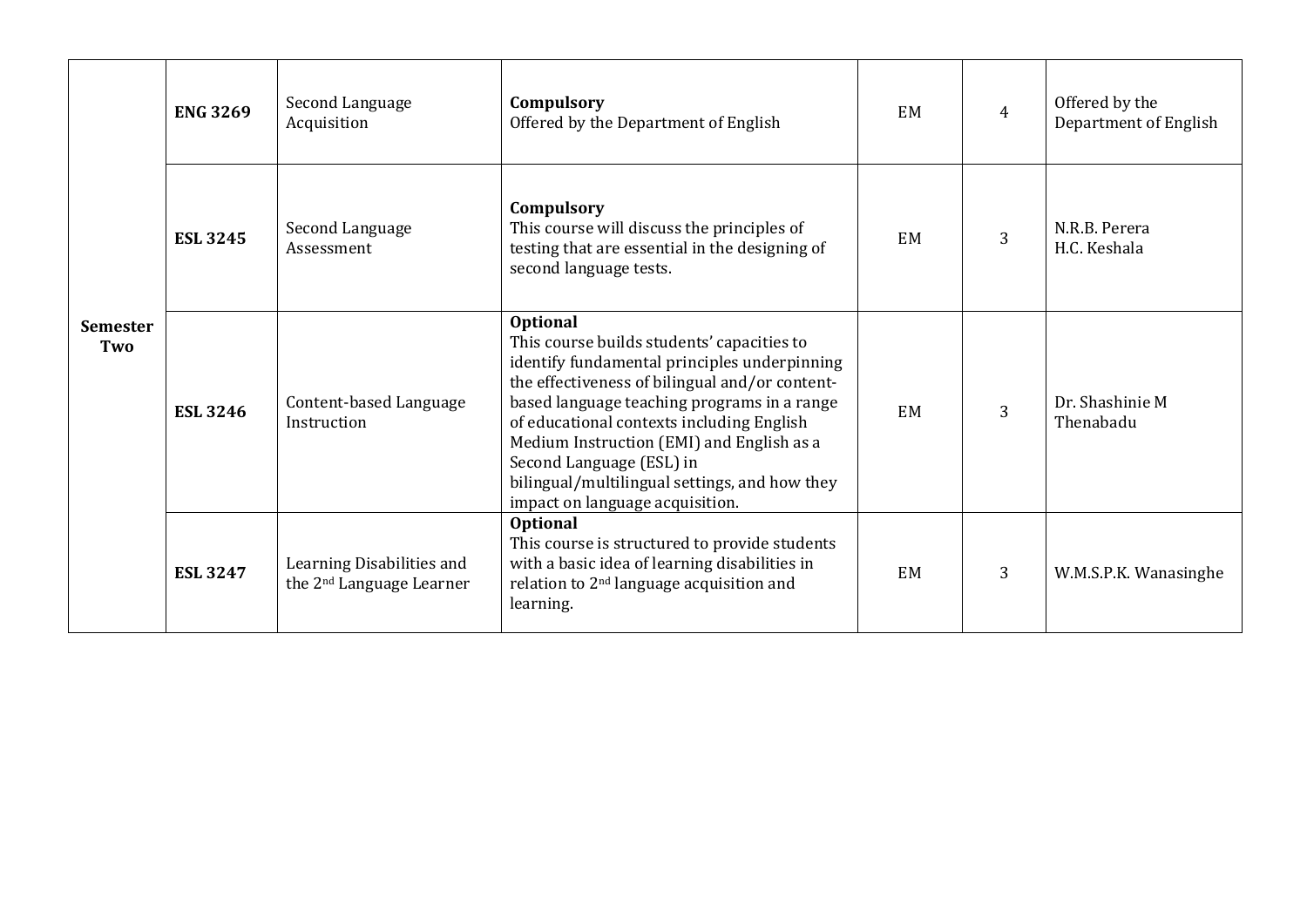## **Department of Geography**

|                               | <b>Unit Code</b>                                                                                  | Name of the Course Unit                                | Supplementary<br><b>Information</b> | <b>Medium of</b><br><b>Instruction</b> | No: of<br><b>Credits</b> | Name of Lecturer(s)                         |  |  |  |
|-------------------------------|---------------------------------------------------------------------------------------------------|--------------------------------------------------------|-------------------------------------|----------------------------------------|--------------------------|---------------------------------------------|--|--|--|
| YEAR <sub>3</sub>             | Course Units for 3 Year Degree Programme - Study Stream in Geography and Environmental Management |                                                        |                                     |                                        |                          |                                             |  |  |  |
|                               | GYG 3142                                                                                          | Tropical Environment of Geography                      | Optional                            | SM<br>TM                               | 3                        | Ms. M.D.K.L. Gunathilake<br>Dr. F. Ruzaik   |  |  |  |
| <b>Semester</b><br><b>One</b> | <b>GYG 3150</b>                                                                                   | Past Climate and Climatic Change                       | Optional                            | SM<br>TM                               | 3                        | Dr. E.M.S. Ranasinghe<br>Mr. P. Krishanthan |  |  |  |
| <b>Semester</b><br>Two        | <b>GYG 3264</b>                                                                                   | Urban Environment and<br>Management                    | Optional                            | <b>SM</b><br>TM                        | 3                        | Mr. D.M. Karunadasa<br>Dr. F. Ruzaik        |  |  |  |
|                               | GYG 3265                                                                                          | Disaster Management and<br>Preparedness                | Optional                            | SM<br>TM                               | 3                        | Dr. Y.A. Karunarathne<br>Dr. F. Ruzaik      |  |  |  |
|                               | GYG 3266                                                                                          | <b>Environmental Pollution and</b><br>Management       | Optional                            | <b>SM</b><br>TM                        | 3                        | Ms. Lakmali<br>Dr. F. Ruzaik                |  |  |  |
|                               | GYG 3267                                                                                          | Contemporary Social and<br><b>Environmental Issues</b> | Optional                            | <b>SM</b><br>TM                        | 3                        | Mr. U.T.G. Perera<br>Dr. F. Ruzaik          |  |  |  |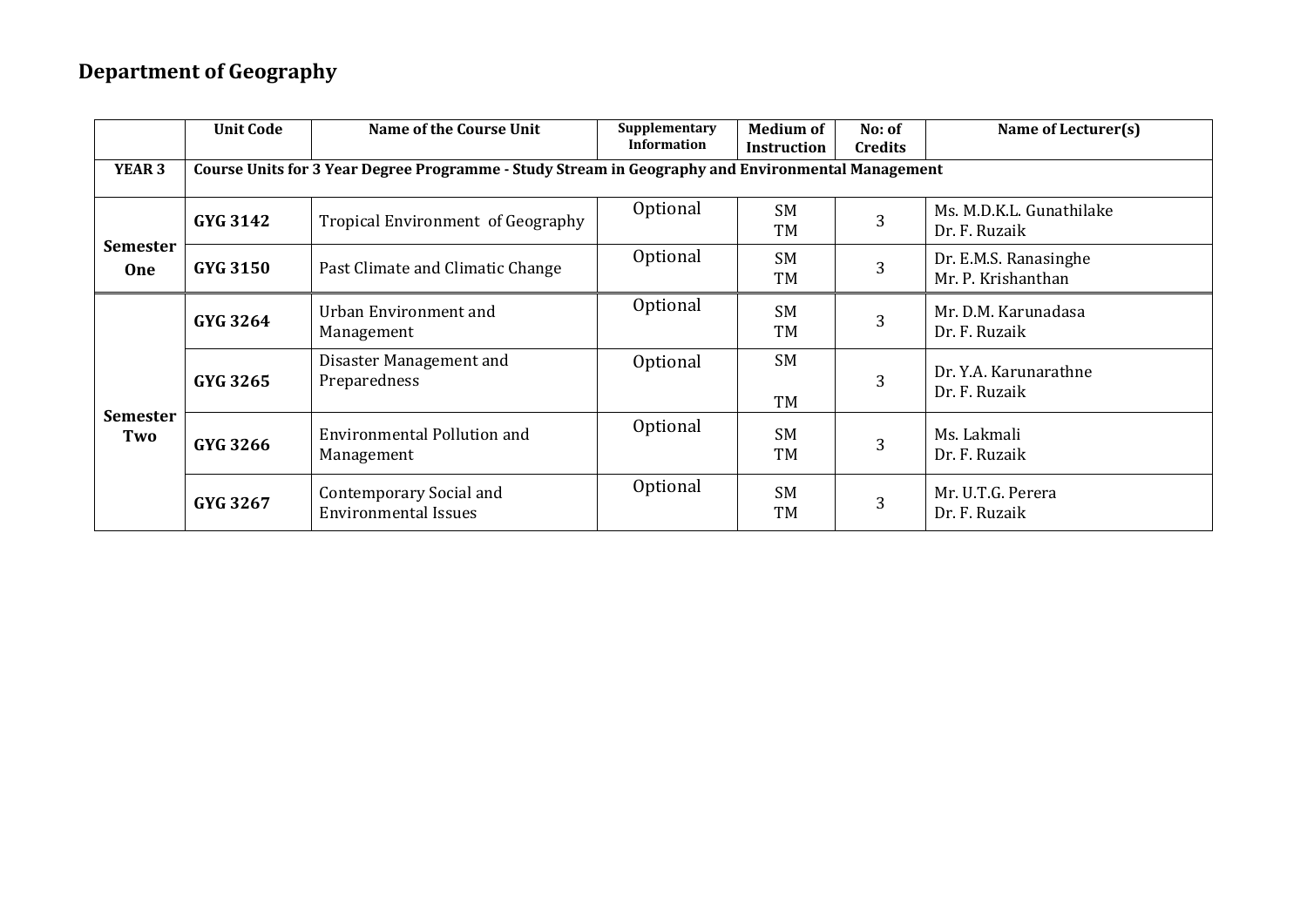|                               | <b>Unit Code</b> | <b>Name of the Course Unit</b>                  | Supplementary<br><b>Medium of</b><br>No: of<br><b>Information</b><br><b>Instruction</b><br><b>Credits</b> |                        | Name of Lecturer(s) |                                                     |
|-------------------------------|------------------|-------------------------------------------------|-----------------------------------------------------------------------------------------------------------|------------------------|---------------------|-----------------------------------------------------|
| <b>YEAR 3</b>                 |                  | <b>Course Units for 4 Year Degree Programme</b> |                                                                                                           |                        |                     |                                                     |
|                               | <b>GYG 3148</b>  | Agricultural, Industry and<br>Settlements       | Optional                                                                                                  | <b>SM</b>              | 3                   | Mr. D.M. Karunadasa                                 |
| <b>Semester</b><br><b>One</b> | <b>GYG 3150</b>  | Past Climates & Climatic Changes                | Optional                                                                                                  | <b>SM</b><br><b>TM</b> | 3                   | Dr. E.M.S. Ranasinghe<br>Mr. P. Kirishanthan        |
|                               | <b>GYG 3152</b>  | <b>Research Methodology</b>                     | Compulsory<br>Pre requisite<br>for GYG 3262                                                               | <b>SM</b><br><b>TM</b> | 3                   | Mr. R.N. Gunathilaka<br>Ms. P. Kirishanthan         |
|                               | GYG 3153         | Bio - Geography                                 | Optional                                                                                                  | <b>SM</b><br><b>TM</b> | 3                   | Ms. C.M.K.N.K. Chandrasekara<br>Prof. S. A. Norbert |
|                               | <b>GYG 3251</b>  | Geographical Thought and<br>Methodology         | Compulsory                                                                                                | <b>SM</b><br><b>TM</b> | 3                   | Dr. Y.A. Karunarathne<br>Mr. P. Krishanthan         |
|                               | GYG 3254         | Agro Climatology                                | Optional                                                                                                  | <b>SM</b>              | 3                   | Dr. E.M.S. Ranasinghe                               |
|                               | GYG 3259         | Introduction to GIS                             | Optional                                                                                                  | <b>SM</b>              | 3                   | Prof. L. Manawadu                                   |
|                               | GYG 3261         | <b>Coastal Geomorphology</b>                    | Optional                                                                                                  | <b>SM</b>              | 3                   | Prof. W.N. Wilson                                   |
| <b>Semester</b><br>Two        | <b>GYG 3262</b>  | Quantitative Analysis                           | Pre requisite GYG<br>3152 Compulsory<br>Not open for<br>those who offer<br>ECN 3255 &<br><b>DMG 3243</b>  | <b>SM</b><br><b>TM</b> | 3                   | Mr. R.N. Gunathilaka<br>Mr. P. Kirishanthan         |
|                               | GYG 3263         | <b>Medical Geography</b>                        | Optional                                                                                                  | <b>SM</b><br><b>TM</b> | 3                   | Dr. E.M.S. Ranasinghe<br>Dr. F. Ruzaik              |
|                               | <b>GYG 3264</b>  | <b>Urban Environment and</b><br>Management      | Optional                                                                                                  | <b>SM</b><br><b>TM</b> | 3                   | Mr. D.M. Karunadasa<br>Dr.F. Ruzalik                |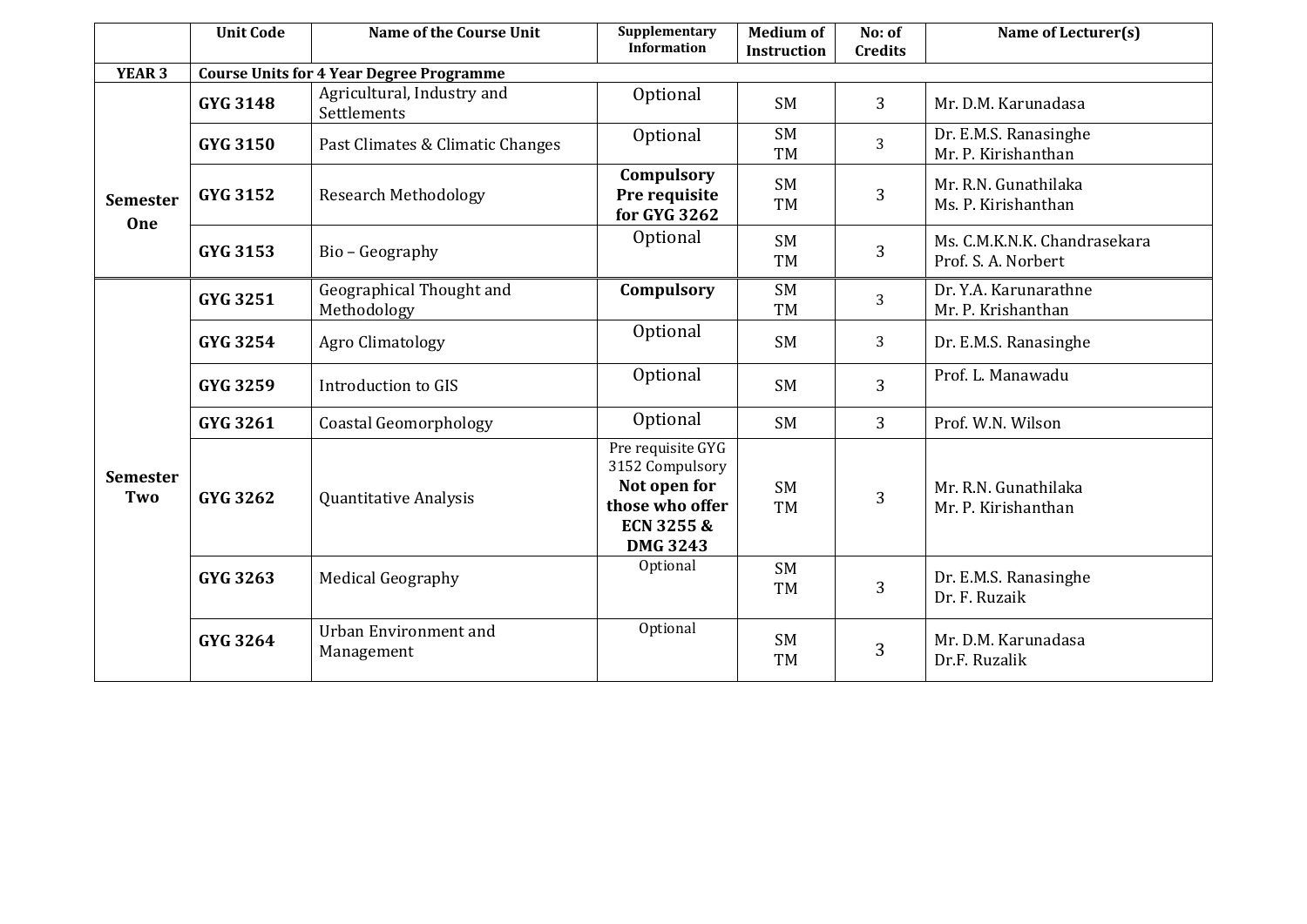## **Department of History**

|                               | <b>Unit Code</b> | <b>Name of the Course Unit</b>                                                  | Supplementary<br><b>Information</b> | <b>Medium of</b><br><b>Instruction</b> | No: of<br><b>Credits</b> | Name of Lecturer(s)    |
|-------------------------------|------------------|---------------------------------------------------------------------------------|-------------------------------------|----------------------------------------|--------------------------|------------------------|
| YEAR <sub>3</sub>             |                  | Course Units for 3 Year Degree Programme - Study Stream in Culture and Heritage |                                     |                                        |                          |                        |
|                               | <b>HIS 3150</b>  | <b>History of Arts</b>                                                          | Optional                            | SM/EM                                  | 3                        | Dr. Y.A. Widyalankara  |
| <b>Semester</b><br><b>One</b> | <b>HIS 3169</b>  | African History up to 1870                                                      | Optional                            | SM/EM                                  | 3                        | Dr. N.Wijegoonawardana |
|                               | <b>HIS 3170</b>  | Themes of Indian History                                                        | Optional                            | SM/EM                                  | 3                        | Samal Hemachandra      |
|                               | <b>HIS 3173</b>  | Science and technology in<br>Ancient Sri Lanka                                  | Compulsory                          | SM/EM                                  | 3                        | Dr. Y.A. Widyalankara  |
|                               | <b>HIS 3266</b>  | Sri Lanka in Pre Modern<br>Times II                                             | Compulsory                          | SM/EM                                  | 3                        | Dr. D.N.N.R. Dewasiri  |
| <b>Semester</b><br>Two        | <b>HIS 3267</b>  | East & South East Asia:<br>Political, Economics & Cultural<br>Changes           | Compulsory                          | SM/EM                                  | 3                        | Dr. D.N. Thoradeniya   |
|                               | <b>HIS 3268</b>  | Gender, Nation & Ideology                                                       | Optional                            | SM/EM                                  | 3                        | Dr. D.N. Thoradeniya   |
|                               | <b>HIS 3272</b>  | History of Colonialism in<br>Sri Lanka II                                       | Compulsory                          | SM/EM                                  | 3                        | Dr. D.N. Thoradeniya   |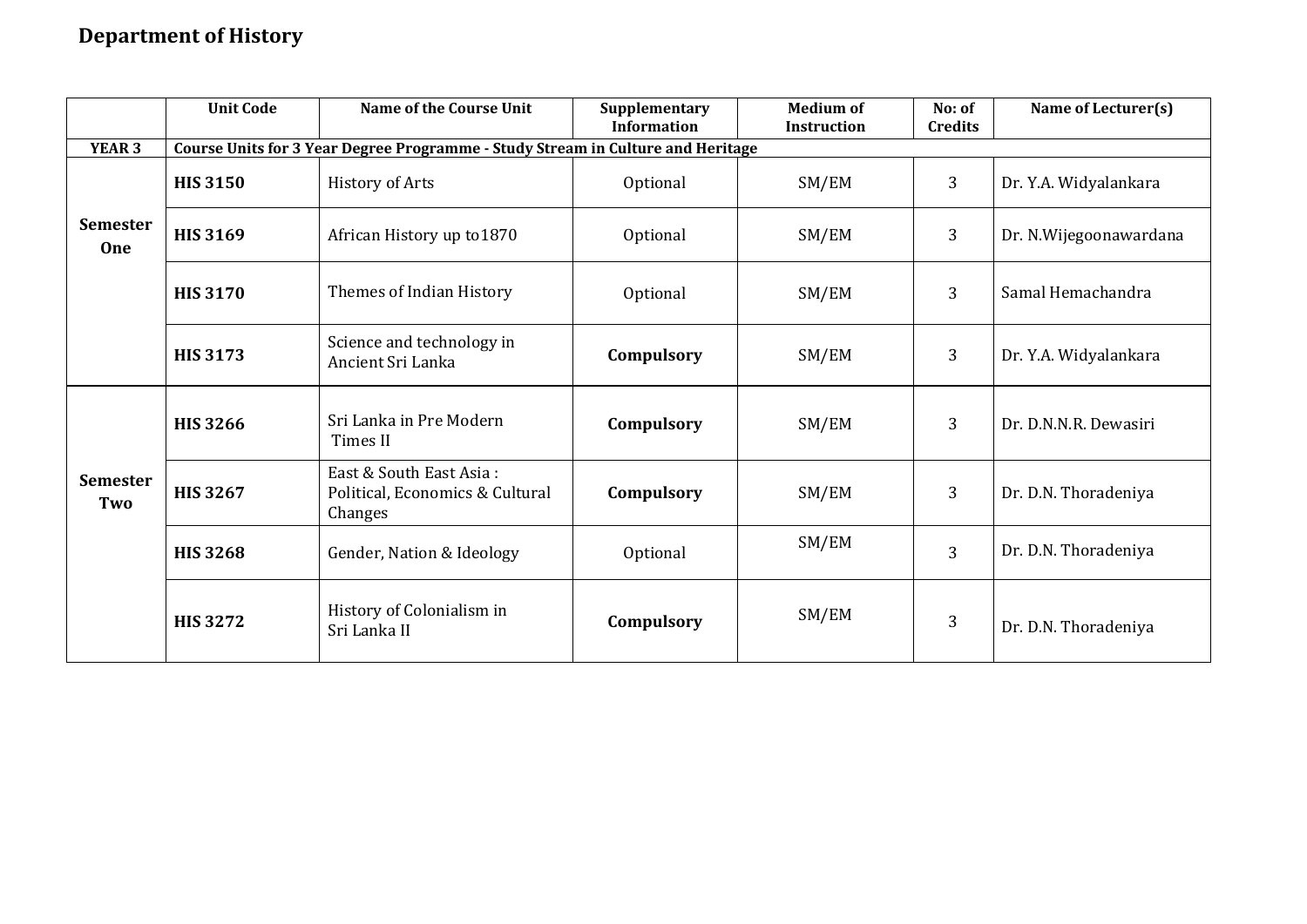|                        | <b>Unit Code</b> | <b>Name of the Course Unit</b>                                     | Supplementary<br><b>Information</b> | <b>Medium of</b><br>Instruction | No: of<br><b>Credits</b> | Name of Lecturer(s)    |
|------------------------|------------------|--------------------------------------------------------------------|-------------------------------------|---------------------------------|--------------------------|------------------------|
| <b>YEAR 3</b>          |                  | <b>Course Units for 4 Year Degree Programme</b>                    |                                     |                                 |                          |                        |
|                        | <b>HIS 3150</b>  | <b>History of Arts</b>                                             | Optional                            | SM/EM                           | 3                        | Dr. Y.A. Widyalankara  |
|                        | <b>HIS 3164</b>  | <b>History of Capitalism</b>                                       | Compulsory                          | SM/EM                           | 3                        | Dr. D.N.N.R. Dewasiri  |
| <b>Semester</b><br>One | <b>HIS 3169</b>  | African History up to 1870                                         | Optional                            | SM/EM                           | 3                        | Dr.N.Wijegoonawardana  |
|                        | <b>HIS 3170</b>  | Themes of Indian History                                           | Compulsory                          | SM/EM                           | 3                        | Samal Hemachandra      |
|                        | <b>HIS 3171</b>  | Themes in History of the Middle East                               | Optional                            | SM/EM                           | 3                        | Dr.N.Wijegoonawardana  |
|                        | <b>HIS 3173</b>  | Science and Technology in Ancient<br>Sri Lanka                     | Optional                            | SM/EM                           | 3                        | Dr. Y. A. Widyalankara |
|                        | <b>HIS 3266</b>  | Sri Lanka in Pre Modern Times II                                   | Compulsory                          | SM/EM                           | 3                        | Dr. D.N.N.R. Dewasiri  |
| <b>Semester</b><br>Two | <b>HIS 3267</b>  | East & South East Asia: Political,<br>Economics & Cultural Changes | Optional                            | SM/EM                           | 3                        | Dr. D.N. Thoradeniya   |
|                        | <b>HIS 3268</b>  | Gender, Nation & Ideology                                          | Optional                            | SM/EM                           | 3                        | Dr. D.N Thoradeniya    |
|                        | <b>HIS 3272</b>  | History of Colonialism in<br>Sri Lanka II                          | Compulsory                          | SM/EM                           | 3                        | Dr. D.N. Thoradeniya   |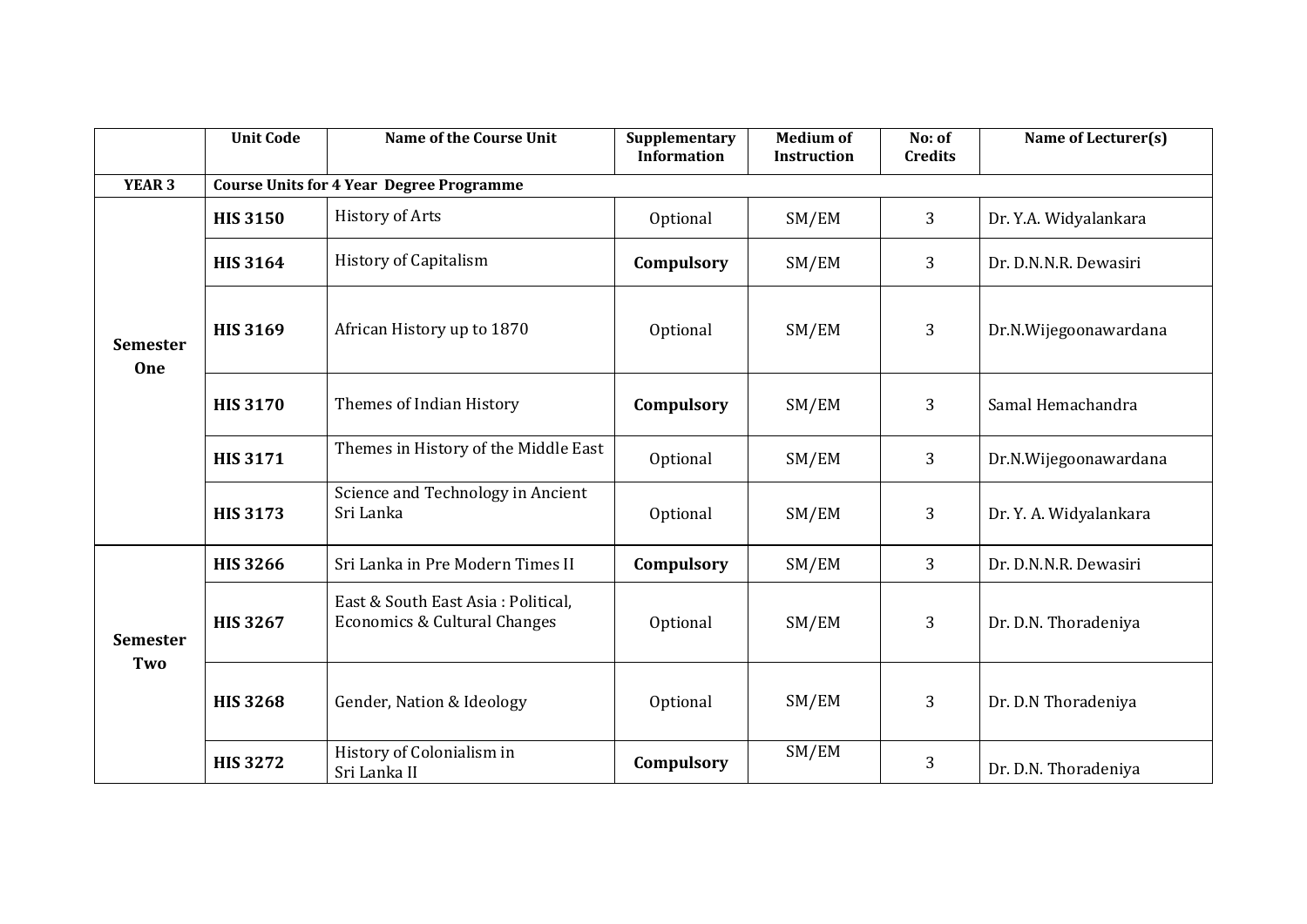## **Department of International Relations**

|                        | <b>Unit Code</b> | <b>Name of the Course</b><br>Unit                             | <b>Supplementary Information</b>                                                                                                                                                                                                                                                            | <b>Medium of</b><br><b>Instruction</b> | No: of<br><b>Credits</b> | Name of Lecturer(s)      |
|------------------------|------------------|---------------------------------------------------------------|---------------------------------------------------------------------------------------------------------------------------------------------------------------------------------------------------------------------------------------------------------------------------------------------|----------------------------------------|--------------------------|--------------------------|
| <b>YEAR 3</b>          |                  |                                                               | Course Units for 3 Year Degree Programme - Study Stream in Conflict Resolution and Peace                                                                                                                                                                                                    |                                        |                          |                          |
| <b>Semester</b><br>One | <b>INR 3141</b>  | Peace Diplomacy                                               | Core - Not offered for IR Special Degree but offered for other<br>special/study streams<br>This course introduces students to the practical application<br>of 'diplomacy' for ensuring peace by tackling internal and<br>international conflicts.                                           | SM/EM                                  | 03                       | V. G. K. D. Wimalasiri   |
|                        | <b>INR 3144</b>  | Peace Research                                                | Core - Not offered for IR Special Degree but offered for other<br>special/study streams<br>Peace research is vital for the advancement of knowledge<br>and development of theory. This course offers an overview<br>of what peace research is and how it is utilized in practical<br>terms. | SM/EM                                  | 03                       | M.R. Wakkumbura          |
| <b>Semester</b><br>Two | <b>INR 3247</b>  | Introduction to<br>Intervention, Mediation<br>and Negotiation | Core - Not offered for IR Special Degree but offered for other<br>special/study streams<br>This course introduces students to theory and practice of<br>international interventions, mediation and negotiation.                                                                             | SM/EM                                  | 03                       | M.R.Wakkumbura           |
|                        | <b>INR3268</b>   | Internationalization of<br>Human Security                     | Core<br>This course unit presents students with an in-depth<br>introduction to the evolving concept of Human Security<br>which re-interprets state sovereignty and to place the<br>individual within it.                                                                                    | SM/EM                                  | 03                       | Dr. B.A.C.A. Balasooriya |
|                        | <b>INR 3249</b>  | Project Report                                                | Core -Offered only for Study Stream in Conflict<br><b>Resolution and Peace.</b><br>This practical course allows students to test, experiment<br>and experience their theoretical knowledge on conflict,<br>conflict transformation and peace in an empirical setting.                       | SM/EM                                  | 03                       | Dr. B.A.C.A. Balasooriya |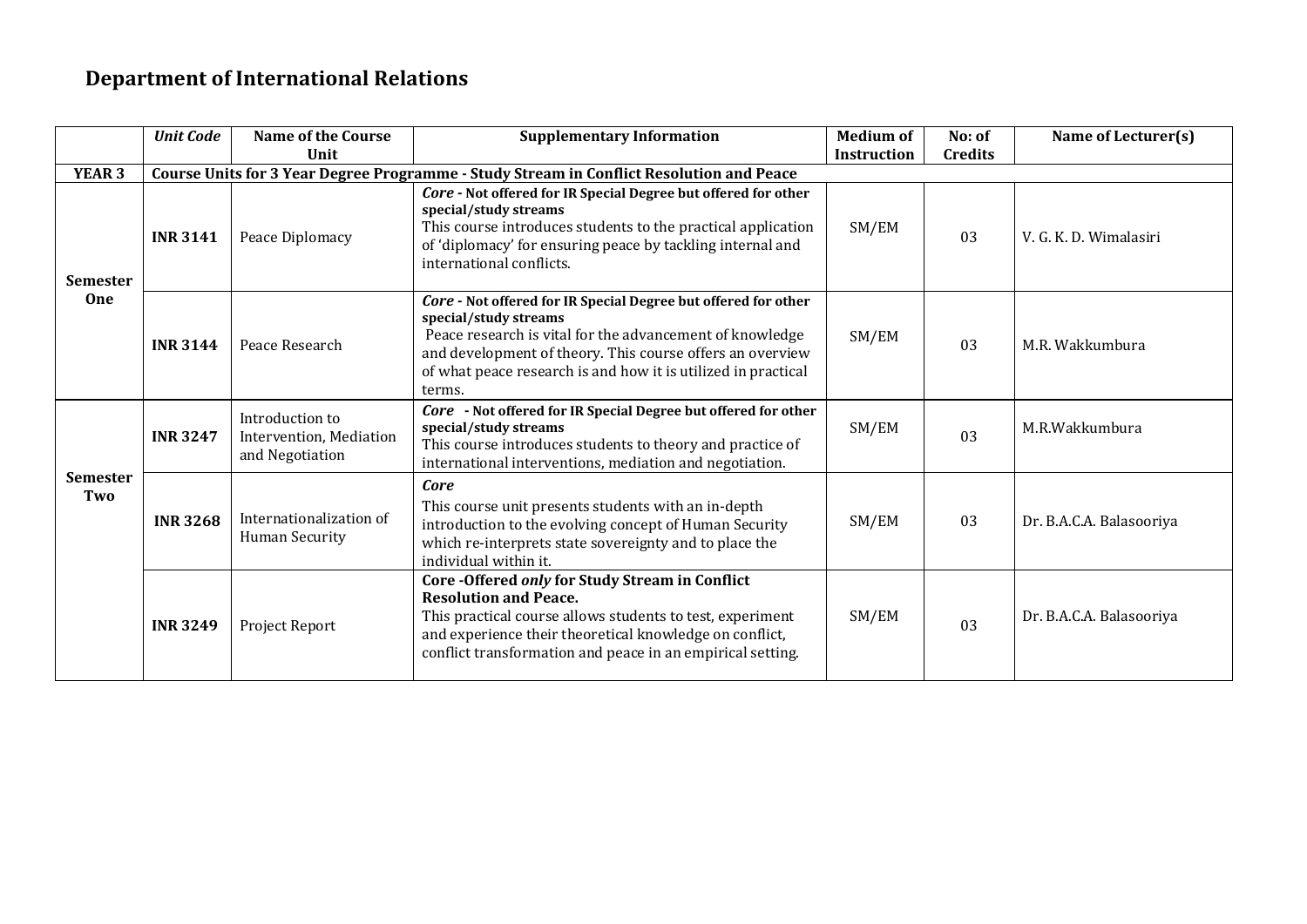|                               | <b>Unit Code</b> | <b>Name of the Course</b>                              | <b>Supplementary Information</b>                                                                                                                                                                                                                                 | <b>Medium of</b>   | No: of         | Name of Lecturer(s)                             |
|-------------------------------|------------------|--------------------------------------------------------|------------------------------------------------------------------------------------------------------------------------------------------------------------------------------------------------------------------------------------------------------------------|--------------------|----------------|-------------------------------------------------|
|                               |                  | Unit                                                   |                                                                                                                                                                                                                                                                  | <b>Instruction</b> | <b>Credits</b> |                                                 |
| <b>YEAR 3</b>                 |                  | <b>Course Units for 4 Year Degree Programme</b>        |                                                                                                                                                                                                                                                                  |                    |                |                                                 |
| <b>Semester</b><br><b>One</b> | <b>INR 3143</b>  | Conflict Analysis,<br>Theory/Technique and<br>Practice | Core-Pre-requisite for INR 4185. Not offered for Study<br><b>Stream in Conflict &amp; Peace Studies degree</b><br>This course unit explores the complexity of conflict and<br>theories that strive to explain why conflicts emerge,<br>escalate and de-escalate. | EM                 | 3              | Dr. C. H. Talpahewa<br>(Visiting Lecturer)      |
|                               | <b>INR 3164</b>  | <b>International Security</b>                          | Core-Pre-requisite for INR 3268<br>This course provides insgiths into the numerous measures<br>taken by state and non-state actors to ensure safety and<br>security.                                                                                             | EM                 | 3              | W. M. M. P. R. Gunaratne<br>(Visiting Lecturer) |
|                               | <b>INR 3165</b>  | Contemporary Latin<br>America                          | <b>Optional</b><br>This course unit focuses on vibrant Latin America, with<br>special emphasis on the independence movements,<br>revolutions and dictatorships, influence of USA and extra-<br>regional or global issues impacting Latin America.                | SM/EM              | 3              | V. G. K. D. Wimalasiri                          |
|                               | <b>INR 3169</b>  | Geopolitics and<br><b>Economy of East Asia</b>         | <b>Optional</b><br>This course examines the transformation of East Asian<br>countries from weak nations to key players (Asian<br>Tigers/Dragons) in international relations in the 21 <sup>st</sup><br>century.                                                  | SM/EM              | 3              | Dr. B.A.C.A. Balasooriya                        |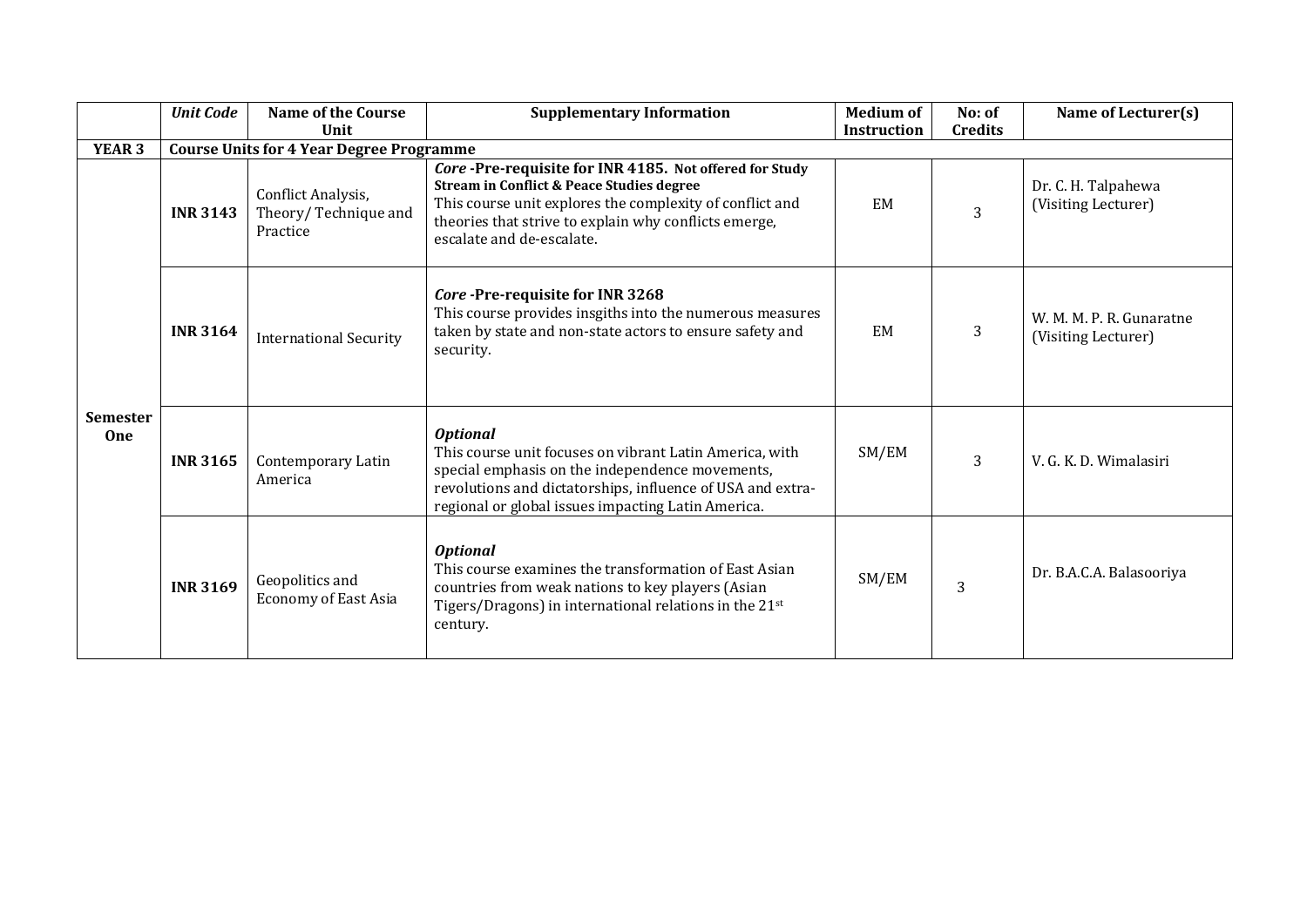|                        | <b>INR3248</b>                                                      | International Law and<br>World Order             | Core - Offered for Special Degree Students/<br>Pre-requisite INR 2234<br>The course presents a critical analysis of different laws as<br>it pertains to the role, factors and the effectiveness of<br>International Law to maintain World Order                                               | SM / EM | 03 | V.G.K.D. Wimalasiri      |
|------------------------|---------------------------------------------------------------------|--------------------------------------------------|-----------------------------------------------------------------------------------------------------------------------------------------------------------------------------------------------------------------------------------------------------------------------------------------------|---------|----|--------------------------|
| <b>Semester</b><br>Two | <b>INR3267</b>                                                      | Foreign Policy of Sri<br>Lanka II : Since 1977   | Core - Pre-requisite INR 2119<br>This course covers a board spectrum of issues including<br>the continuity and change in the conduct of Sri Lanka's<br>foreign policy under different regimes and the impact of<br>the open-economy policy, globalization, and<br>communication advancements. | SM/EM   | 03 | W.M.K.C. Wijayabahu      |
|                        | Middle East and North<br><b>INR 3255</b><br><b>African Politics</b> |                                                  | <b>Optional</b><br>Area specialization is crucial to the International<br>Relations. This course on geopolitics explores the mosaic<br>Middle East and North African (MENA) area.                                                                                                             | SM/EM   | 03 | M. R. Wakkumbura         |
|                        | <b>INR 3268</b>                                                     | Internationalization of<br><b>Human Security</b> | Core - Pre-requisite INR 3164 and for INR 4290<br>This course unit presents students with an in-depth<br>introduction to the evolving concept of Human Security<br>which re-interprets state sovereignty & to place the<br>individual within it.                                              | SM/EM   | 03 | Dr. B.A.C.A. Balasooriya |
|                        | <b>INR 3270</b>                                                     | Global Civil Society                             | <b>Optional</b><br>This course aims to offer conceptual and empirical<br>understanding about the idea of Global Civil Society and<br>its Key elements. It also allows students to critically<br>engage with the role of Global civil society in the context of<br>globalization.              | SM/EM   | 03 | S.C. Padmakumara         |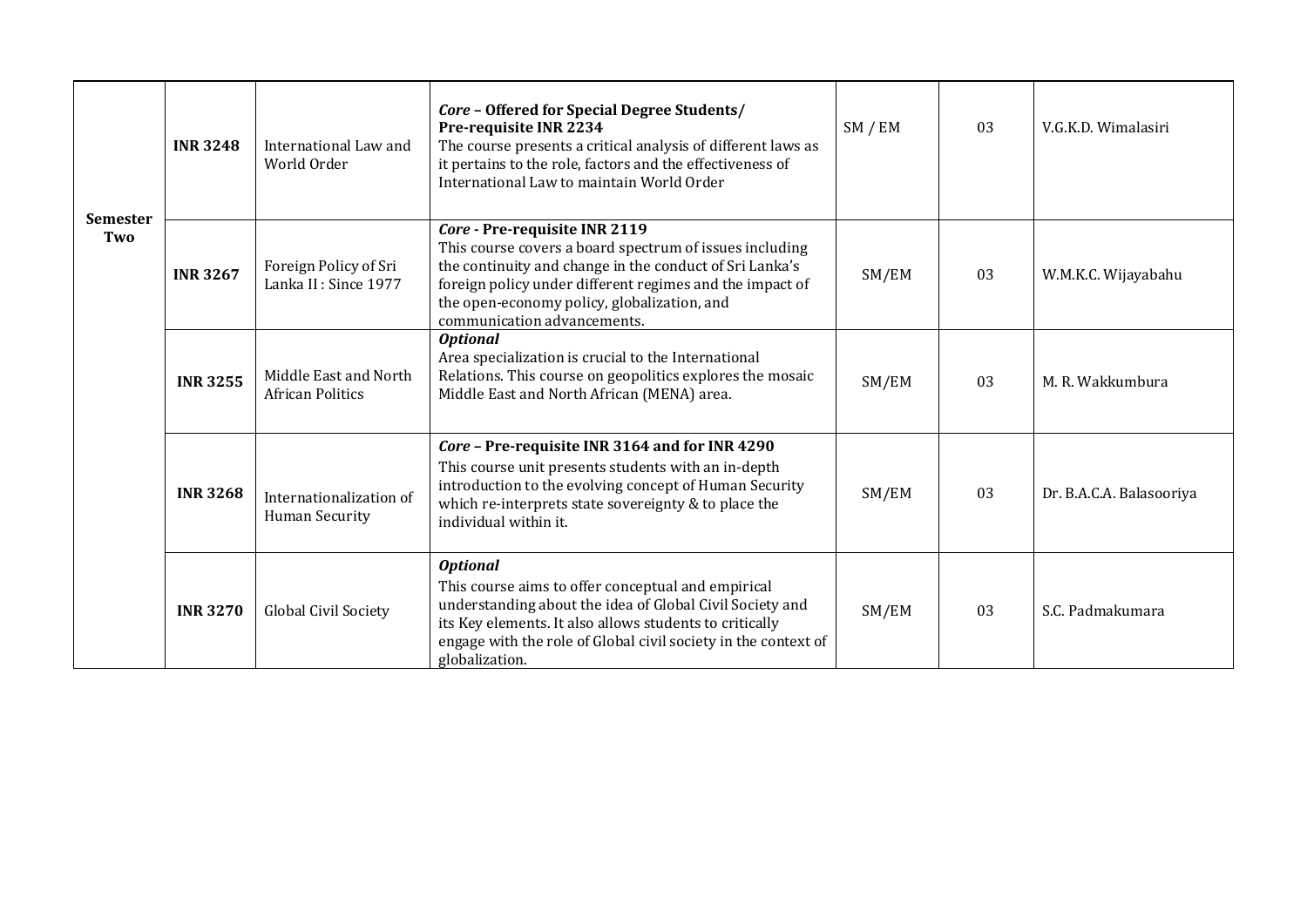## **Department of Political Science and Public Policy**

|                               | <b>Unit Code</b> | Name of the Course Unit                                                             | Supplementary<br><b>Information</b> | <b>Medium of</b><br><b>Instruction</b> | No: of<br><b>Credits</b> | Name of Lecturer(s)                                  |  |  |  |  |
|-------------------------------|------------------|-------------------------------------------------------------------------------------|-------------------------------------|----------------------------------------|--------------------------|------------------------------------------------------|--|--|--|--|
| <b>YEAR 3</b>                 |                  | Course Units for 3 Year Degree Programme - Study Stream in Democracy and Governance |                                     |                                        |                          |                                                      |  |  |  |  |
| <b>Semester</b><br><b>One</b> | <b>PSC 3142</b>  | Public Policy & Administration                                                      | Optional                            | <b>SM</b><br><b>TM</b>                 | 3                        | Mr. D.M.D. Dissanayake<br>Ms. Y. S. Sivasubramaniyam |  |  |  |  |
|                               | <b>PSC 3146</b>  | Ethnicity, Nation and Nation-States                                                 | Optional                            | <b>SM</b><br>TM                        | 3                        | Mr. D.G.N. Rambukwella<br>Dr. Shamini Chandran       |  |  |  |  |
|                               | <b>PSC 3161</b>  | <b>Gender and Politics:</b><br>Theories & Concepts                                  | Core                                | <b>SM</b><br><b>TM</b>                 | 3                        | Mr. D.M.D. Dissanayake<br>Ms. D.M. Chandradas        |  |  |  |  |
| <b>Semester</b><br>Two        | <b>PSC 3251</b>  | Main Currents in Political & Social<br>Theory II                                    | Optional                            | <b>SM</b><br>TM                        | 3                        | Mr. P.L.S.C. Leelarathne<br>Mr. R.M. Nimras          |  |  |  |  |
|                               | <b>PSC 3252</b>  | Public Policy and Administration in<br><b>Comparative Perspective</b>               | Optional                            | <b>SM</b><br>TM                        | 3                        | Ms. A.K.A.S. Korala<br>Mr.M.N.M Kalam                |  |  |  |  |
|                               | <b>PSC 3263</b>  | Political Institutions in<br><b>Comparative Perspective</b>                         | Optional                            | <b>SM</b><br><b>TM</b>                 | 3                        | Mr. D.G.N. Rambukwella<br>Ms. Y. S. Sivasubramaniyam |  |  |  |  |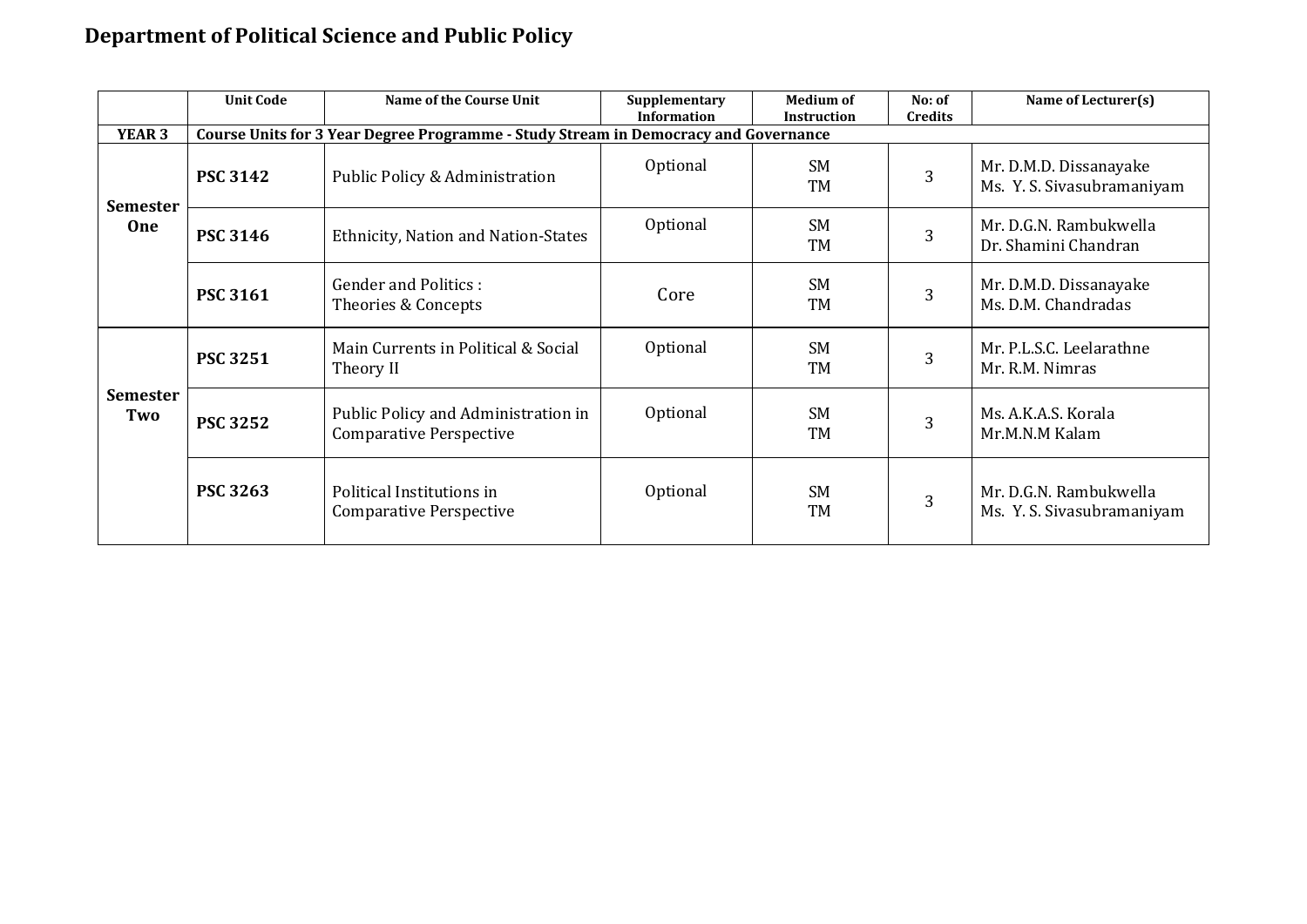|                        | <b>Unit Code</b>             | <b>Name of the Course Unit</b>                                          | Supplementary<br><b>Information</b>                            | <b>Medium of</b><br><b>Instruction</b> | No: of<br><b>Credits</b> | Name of Lecturer(s)                                  |
|------------------------|------------------------------|-------------------------------------------------------------------------|----------------------------------------------------------------|----------------------------------------|--------------------------|------------------------------------------------------|
| <b>YEAR 3</b>          |                              | <b>Course Units for 4 Year Degree Programme</b>                         |                                                                |                                        |                          |                                                      |
|                        | <b>PSC 3142</b>              | Public Policy & Administration                                          | Optional                                                       | <b>SM</b><br><b>TM</b>                 | 3                        | Mr. D.M.D. Dissanayake<br>Ms. Y. S. Sivasubramaniyam |
|                        | <b>PSC 3146</b>              | Ethnicity, Nation and Nation-States                                     | Optional                                                       | <b>SM</b><br><b>TM</b>                 | $\overline{3}$           | Mr. D.G.N. Rambukwella<br>Dr. Shamini Chandran       |
|                        | <b>PSC 3147</b><br>/SOC 3144 | <b>Political Sociology</b>                                              | Optional<br>(Offered by Dept of<br>Sociology)                  | SM/EM<br><b>TM</b>                     | 3                        | Dr. T. Udalagama/W.J.S.S. de Silva<br>A. Robinson    |
| <b>Semester</b><br>One | <b>PSC 3148</b>              | Main currents in Political & Social<br>Theory 1                         | Compulsory                                                     | <b>SM</b><br><b>TM</b>                 | 3                        | Ms. A.K.A.S. Korala<br>Mr. R.M. Nimras               |
|                        | <b>PSC 3150</b>              | Methodologies & Approaches to<br><b>Political Science Research</b>      | Compulsory<br>(Not Open for those<br>who selected GYG<br>3152) | <b>SM</b><br><b>TM</b>                 | 3                        | Dr. P. N. Peiris<br>Mr. M.N.M. Faslan                |
|                        | <b>PSC 3161</b>              | <b>Gender and Politics:</b><br>Theories & Concepts                      | Optional                                                       | <b>SM</b><br><b>TM</b>                 | 3                        | Mr. D.M.D. Dissanayake<br>Ms. D.M. Chandradas        |
|                        | <b>PSC 3251</b>              | Main Currents in Political & Social<br>Theory II                        | Core                                                           | <b>SM</b><br><b>TM</b>                 | 3                        | Mr. P.L.S.C. Leelarathne<br>Mr. R.M. Nimras          |
|                        | <b>PSC 3252</b>              | Public Policy and Administration in<br><b>Comparative Perspective</b>   | Optional                                                       | <b>SM</b><br><b>TM</b>                 | 3                        | Ms. A.K.A.S. Korala<br>Mr.M.N.M Kalam                |
|                        | <b>PSC 3263</b>              | Political Institutions in Comparative<br>Perspective                    | Optional                                                       | <b>SM</b><br><b>TM</b>                 | $\overline{3}$           | Mr. D.G.N. Rambukwella<br>Ms. Y. S. Sivasubramaniyam |
| <b>Semester</b>        | <b>PSC 3264</b>              | <b>Environmental Politics: Policies.</b><br><b>Issues and Movements</b> | Optional                                                       | <b>SM</b><br><b>TM</b>                 | 3                        | Ms. W.A.M. Wickramanayaka<br>TBA                     |
| Two                    | <b>PSC 3265</b>              | Political Geography: An<br>Introduction                                 | Optional                                                       | <b>SM</b><br><b>TM</b>                 | 3                        | Dr. P.N. Peiris<br>TBA                               |
|                        | <b>PSC 3266</b>              | Politics of World Regions - Latin<br>America                            | Optional                                                       | <b>SM</b><br><b>TM</b>                 | $\overline{3}$           | Ms. Maneesha Ruwanpathirana<br>Mr. R.M Nimras        |
|                        | <b>PSC 3286</b>              | <b>Dissertation Part -I</b>                                             | Core                                                           | <b>SM</b><br><b>TM</b>                 | 3                        | D. P.N. Peiris<br>Mr. M.N.M. Faslan                  |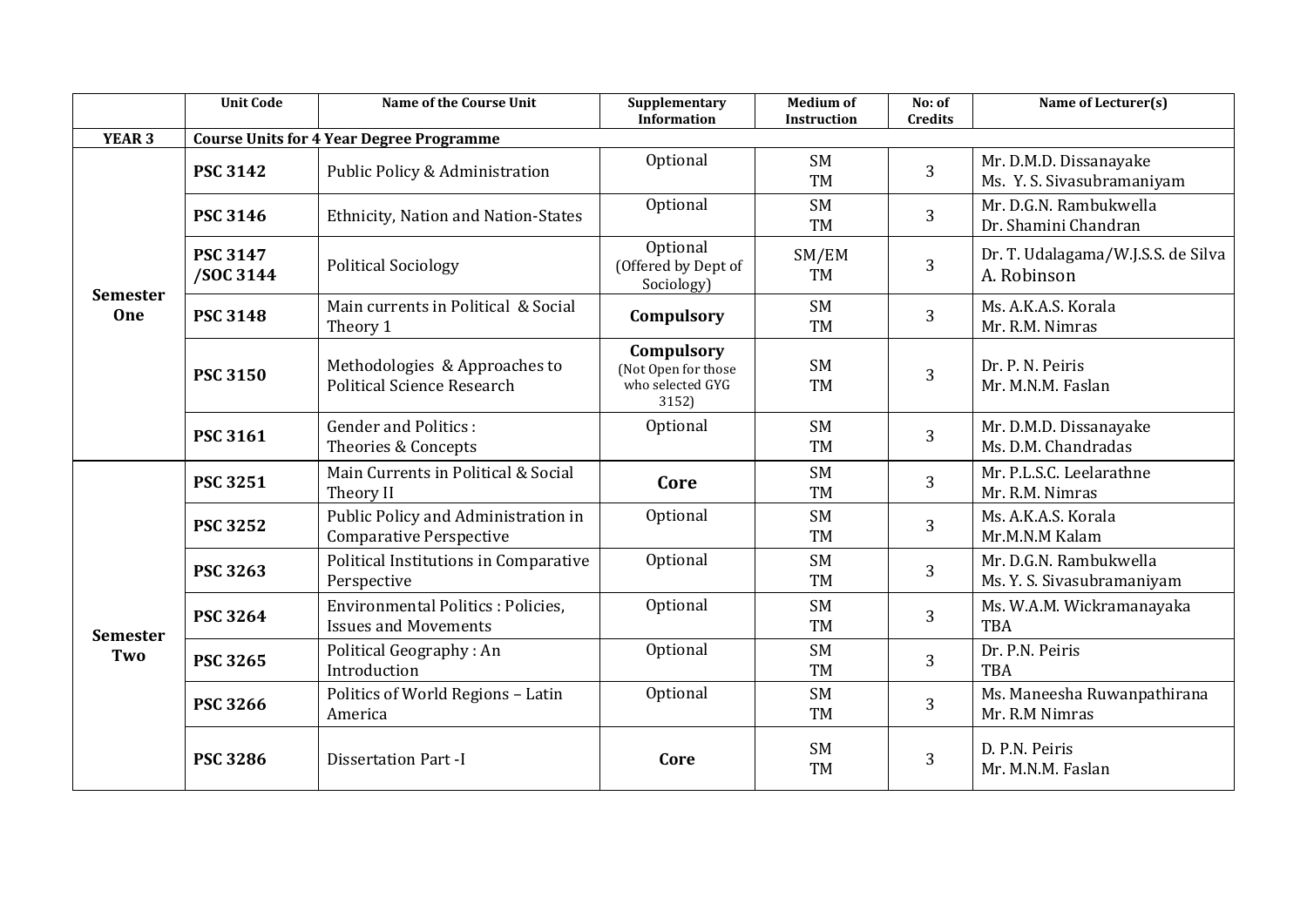|                          | පාඨමාලා<br>අංකය | පාඨමාලාවේ නම                                                         | පාඨමාලාව පිළිබඳ විස්තරයක්                                                                                                                                            | No: of<br><b>Credits</b> | ආචාර්යවරුන්ගේ නම්                                           |
|--------------------------|-----------------|----------------------------------------------------------------------|----------------------------------------------------------------------------------------------------------------------------------------------------------------------|--------------------------|-------------------------------------------------------------|
| අවුරු¥ 3                 |                 | තුන් අවුරුදු උපාධි වැඩසටහන සඳහා පාඨමාලා ඒකක - සිංහල අධාපයන විෂය ධාරා |                                                                                                                                                                      |                          |                                                             |
| පළමු<br>සෙමෙස්තරය        | <b>SLG 3141</b> | පුරාතන ගදා සාහිතායෙ                                                  | අනිවාර්ය<br>ආරම්භයේ සිට සිංහල සාහිතාගේ ඉතිහාසය එක්<br>එක් යුග පිළිබඳ සහ එම යුගවල බිහි වූ<br>නිර්මාණාත්මක පදා කෘති පිළිබිඳ අධාපයනයක්<br>(නිර්දිෂ්ට කෘති ඇසුරින්)      | 3                        | පූජා මහාචාර්ය අගලකඩ සිරිසුමන හිමි<br>ආචාර්ය ලේමසිරි නාගසිංහ |
|                          | <b>SLG 3143</b> | සිංහල නාටා කලාව                                                      | සිංහල නාටා කලාවේ ආරම්භය, විකාශනය සහ<br>සමකාලීන පුවණතා පිළිබඳ අධාපයනයක්                                                                                               | 3                        | කථිකාචාර්ය ඔසඳ ගුණරත්න                                      |
|                          | <b>SLG 3144</b> | සිංහල සංස්කෘතිය පිළිබඳ<br>හැඳින්වීමක්                                | පුරාතන හා වර්තමාන සිංහල සංස්කෘතිය පිළිබඳ<br>මූලික අවබෝධයක් ලබාදීම.                                                                                                   | $\mathcal{L}$            | ආචාර්ය ලේමසිරි නාගසිංහ                                      |
| දෙවන<br><b>සෙමෙස්තරය</b> | <b>SLG 3242</b> | භාෂාව,සමාජය හා බලය                                                   | අනිවාර්ය<br>භාෂාවේ භාවිතය පිළිබඳ සමාජ හා දේශපාලන<br>මානයන් සලකා බැලීම සහ හාෂාව සමාජය හා බලය<br>අතර සම්බන්ධය විභාග කිරීම.                                             | 3                        | මහාචාර්ය සඳගෝමි කෝපරහේවා<br>කථිකාචාර්ය අචිත්තා බණ්ඩාර       |
|                          | <b>SLG 3245</b> | පුරාතන ශී ලංකාවේ කලාව හා<br>වාස්තු විදාහව                            | චිතු කලාව, කැටයම් කලාව, පුතිමා කලාව, හා ගෘහ<br>නිර්මාණ ශිල්පය කෙරෙහි මූලික අවධානය යොමු<br>කරමින් පැරණි ලක්දිව කලා ශිල්පයේ ආරම්භයත්<br>ඒවායේ සම්භවයත් පිළිබඳ අධායනයක් | 3                        | ආචාර්ය ජයන්ති බණ්ඩාර                                        |
|                          | <b>SLG 3267</b> | පුරාතන පදා සාහිතායෙ                                                  | ආරම්භයේ සිට සිංහල පදා සාහිතාගේ ඉතිහාසයත්<br>එක් එක් යුග පිළිබඳ හා එම යුගවල බිහි වූ<br>නිර්මාණාත්මික පදා කෘති පිළිබඳ අධායනයක්<br>(නිර්දිෂ්ට කෘති ඇසුරින්)             | $\mathcal{L}$            | ආචාර්ය රංජිත් සේනානායත                                      |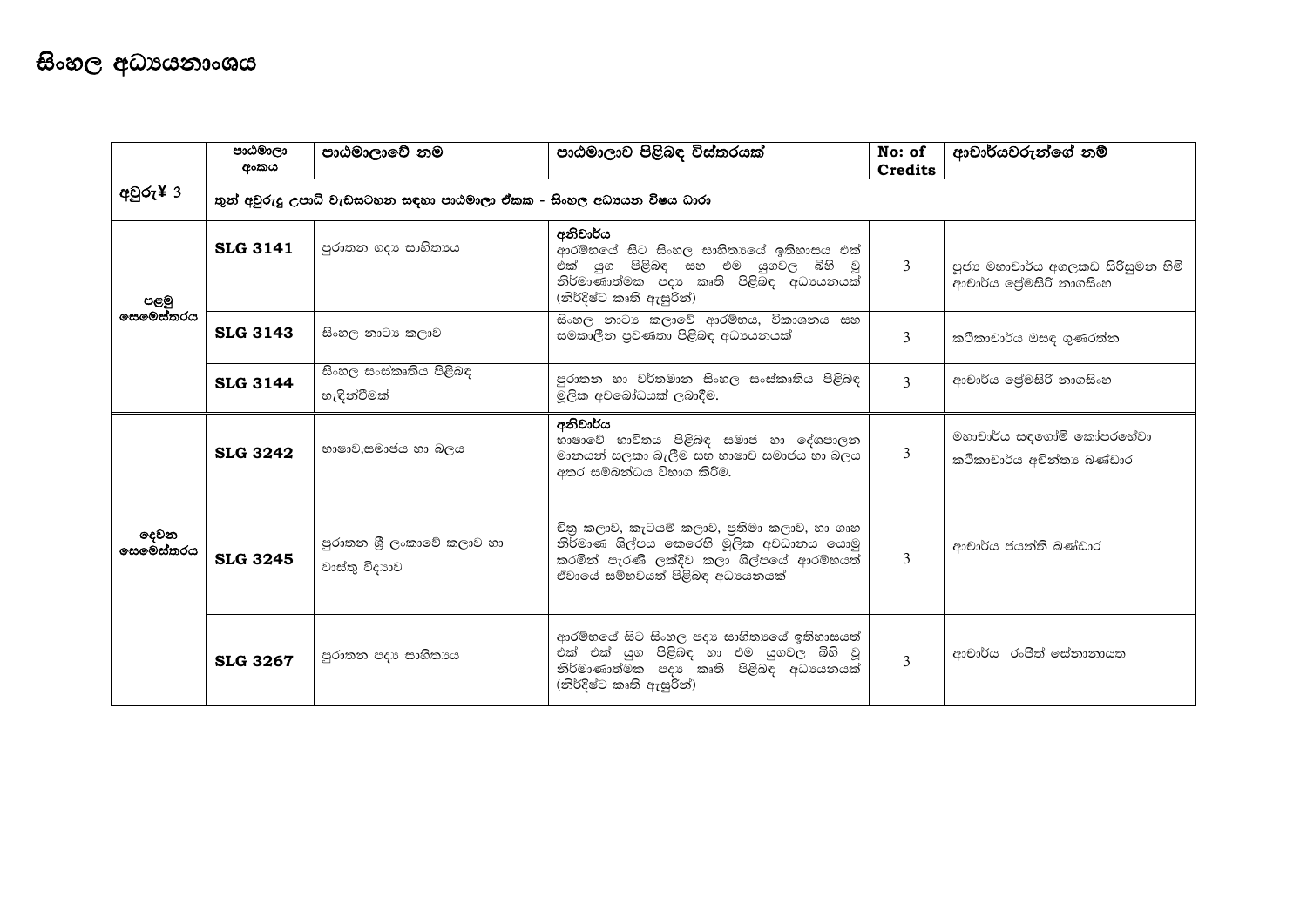|                   | පාඨමාලා<br>අංකය                                                                                                                                                | පාඨමාලාවේ නම                                | පාඨමාලාව පිළිබඳ කෙටි විස්තරයක්                                                                                                                           | No: of<br><b>Credits</b>                           | ආචාර්යවරුනගේ නම්                        |
|-------------------|----------------------------------------------------------------------------------------------------------------------------------------------------------------|---------------------------------------------|----------------------------------------------------------------------------------------------------------------------------------------------------------|----------------------------------------------------|-----------------------------------------|
| අවුරු¥ 4          |                                                                                                                                                                | සිව් අවුරුදු උපාධි වැඩසටහන සඳහා පාඨමාලා ඒකක |                                                                                                                                                          |                                                    |                                         |
| පළමු<br>තරයස්මනෙය | <b>SLG 3156</b>                                                                                                                                                | සම්භාවා සිංහල පදායෙ (පුථම<br>තරංගය)         | අනිවාර්ය<br>ගී කාවා යුගය පිළිබඳව පූර්ණ අවබෝධයක් ලබාදීම<br>සහ කාවා යුගය පිළබඳව පූර්ණ අවබෝධයක් ලබාදීම                                                      | 3                                                  | ජොෂ්ඨ මහාචාර්ය ආනන්ද<br>තිස්ස කුමාර     |
|                   | <b>SLG 3158</b>                                                                                                                                                | සිංහල නාටා සම්පුදාය                         | නාටා කලාවේ පුභවය, විකාශනය සහ මූලිකව හදාරමින්<br>සිංහල නාටාගේ වර්ධනය සහ සිංහල නාටා කෙරෙහි<br>ලෝක නාටා කලාවේ බලපෑම පිළිබඳව විචාරාත්මක<br>අධායෙනයක්         | $\overline{3}$                                     | මහාචාර්ය සරත් විජේසුරිය                 |
|                   | මානව සන්නිවේදන මාධායක් වශයෙන් භාෂාවේ කාර්ය හා<br>භාෂාව හා සන්නිවේදනය<br>භාෂාව සමාජය හා සන්නිවේදනය අතර පවත්තා<br><b>SLG 3159</b><br>සම්බන්ධතාව පිළිබඳ අධාපයනයක් |                                             | 3                                                                                                                                                        | මහාචාර්ය සඳගෝමි කෝපරහේවා<br>කථිකාචාර්ය ඔසඳ ගුණරත්ත |                                         |
|                   | <b>SLG 3160</b>                                                                                                                                                | සාම්පුදායික සිංහල වාහකරණ<br>අධායනය          | අනිවාර්ය<br>සම්භාවා සිංහල ලේඛන වාාකරණය පිළිබඳ විගුහාත්මක<br>අධායනයක් (සිදත් සඟරාව හා ඒ ආශිත වාඛාාන ඇසුරින්)                                              | $\overline{3}$                                     | ජොෂ්ඨ මහාචාර්ය ආනන්ද තිස්ස<br>කමාර      |
|                   | <b>SLG 3257</b>                                                                                                                                                | සම්භාවා සිංහල පදායෙ (ද්වීතිය<br>තරංගය)      | අනිවාර්ය<br>සම්භාවා සිංහල පදා සාහිතාගෙන් තෝරා ගත් විශිෂ්ට<br>ගුන්ථ පිළිබඳ තුලනාත්මක අධායනයක් සහ සාහිතා රස<br>වින්දනය                                     | $\overline{3}$                                     | ආචාර්ය ලේමසිරි නාගසිංහ                  |
| දෙවන<br>෧සමෙස්තරය | <b>SLG 3261</b>                                                                                                                                                | නුතන වාග් විදාහ සිද්ධාන්ත                   | නුතන වාග් විදාහුවේ පුභවයට පසුබිම් වූ කරුණු ද භාෂා<br>විගුහය පිණිස විසි වන ශතකයේ පහළව ඇති ශික්ෂණ විධි<br>සහ ඒවායේ මූලික ලක්ෂණ විභාගය ද මෙහි දී සිදු කෙරේ. | $\mathcal{E}$                                      | ජොෂ්ඨ කථිකාචාර්ය කිුෂාන්ත<br>෧ෆඞ්රික්ස් |
|                   | <b>SLG 3266</b>                                                                                                                                                | සමාජිය සාහිතා අධාපයනය                       | සමාජීය සාහිතා අධාපයනය පිළිබඳ මූලිකාංග සිංහල<br>සාහිතායෙ ආශුයෙන් අධායනය කිරීම                                                                             | $\overline{3}$                                     | ආචාර්ය ලේමසිරි නාගසිංහ                  |
|                   | <b>SLG 3277</b>                                                                                                                                                | සිංහල ජනශුැති                               | සිංහල ජනශුැතියේ එන වාචික සම්පුදායන් එක් රැස් කිරීම<br>හඳුනා ගැනීම සහ නාගයාත්මක විගුහයක්                                                                  | 3                                                  | ජොෂ්ඨ මහාචාර්ය ආනත්ද තිස්ස<br>කුමාර     |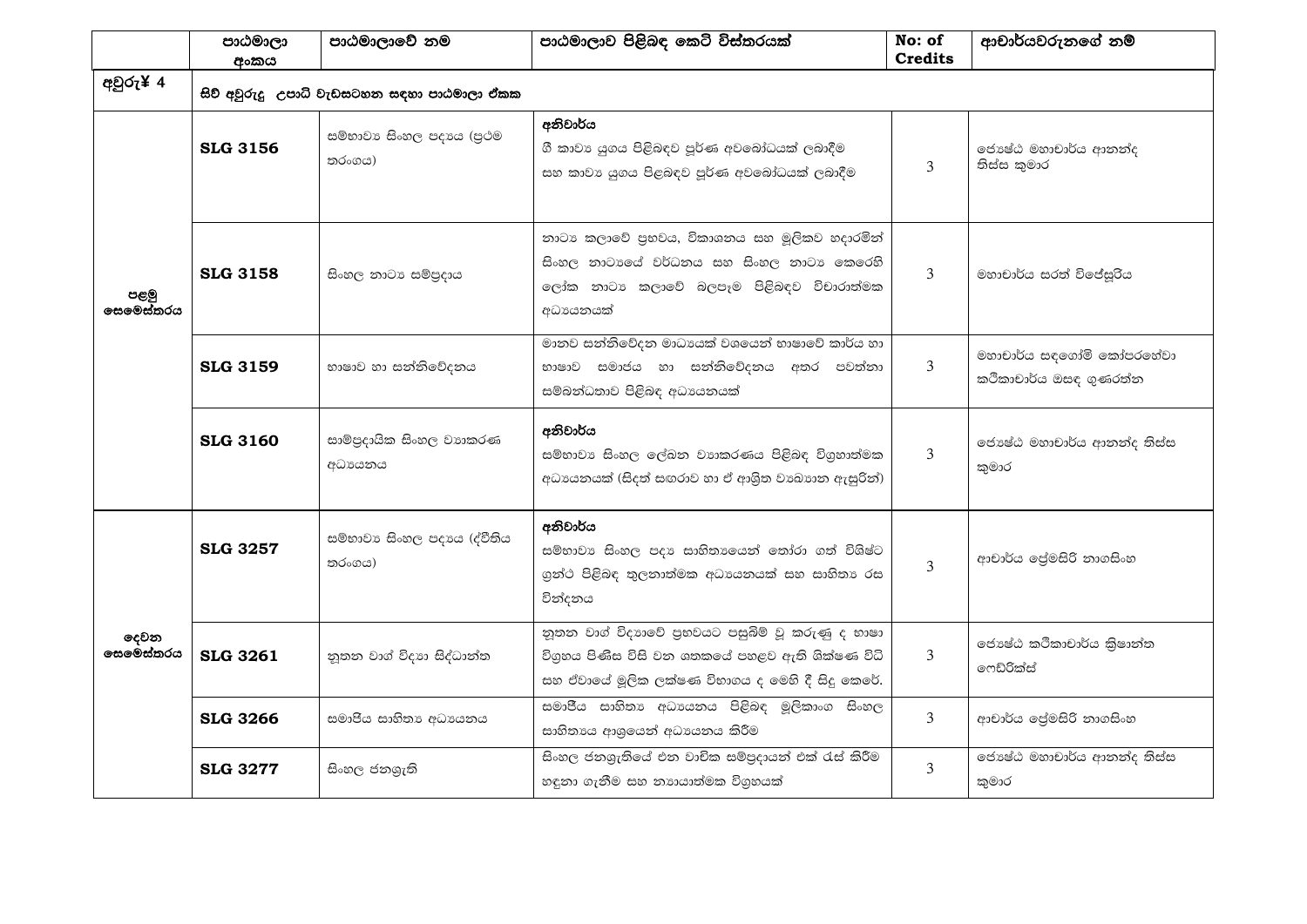## **Department of Sociology**

|                        | <b>Unit Code</b>            | <b>Name of the Course Unit</b>                                                         | Supplementary<br><b>Information</b>  | <b>Medium of</b><br>Instruction | <b>No: of Credits</b> | Name of Lecturer(s)                                                                                                                           |
|------------------------|-----------------------------|----------------------------------------------------------------------------------------|--------------------------------------|---------------------------------|-----------------------|-----------------------------------------------------------------------------------------------------------------------------------------------|
| YEAR <sub>3</sub>      |                             | Course Units for 3 Year Degree Programme -Study Stream in Applied Sociological Studies |                                      |                                 |                       |                                                                                                                                               |
|                        | SOC3144/<br><b>PSC 3147</b> | <b>Political Sociology</b>                                                             | Optional                             | SM<br>EM<br><b>TM</b>           | 3                     | Dr T Udalagama/ WJSS de Silva<br>Dr T Udalagama/ WJSS de Silva<br>A Robinson                                                                  |
|                        | SOC 3147                    | <b>Applied Social Research</b>                                                         | Core                                 | <b>SM</b><br>EM<br>TM           | 3                     | Dr PRN Fernando/AC Senanayake<br>Dr PRN Fernando/AC Senanayake<br>A Robinson                                                                  |
| <b>Semester</b>        | SOC 3157                    | Sociology of Environment<br>and Disaster Management                                    | Optional                             | <b>SM</b><br>EM<br><b>TM</b>    | 3                     | Dr MTM Mahees/ D Abeywardhana<br>Dr MTM Mahees/ D Abeywardhana<br>Dr MTM Mahees                                                               |
| One                    | SOC 3159                    | <b>Basic Methods in</b><br>Counselling                                                 | Optional                             | SM/EM<br>TM                     | 3                     | Prof G Samarasinghe/ CPM Gunawardane<br>Dr MTM Mahees                                                                                         |
|                        | SOC 3160                    | <b>Gender and Development</b>                                                          | Optional                             | SM/EM<br>TM                     | 3                     | Dr FF Haniffa<br>To be offered if a minimum of 5 or more students register<br>for the course                                                  |
|                        | SOC 3243                    | Sociology of Religion                                                                  | Optional                             | <b>SM</b><br>EM<br>TM           | 3                     | Dr JB Pathirage<br>Dr JB Pathirage<br>A Robinson                                                                                              |
| <b>Semester</b><br>Two | SOC 3246                    | <b>Contemporary Social</b><br>Issues                                                   | Optional                             | <b>SM</b><br>EM<br><b>TM</b>    | 3                     | Dr JHC Liyanage<br>Dr JHC Liyanage<br>Dr MTM Mahees                                                                                           |
|                        | SOC 3248                    | Sociology of Industry &<br><b>Formal Organizations</b>                                 | Optional                             | <b>SM</b><br>EM<br>TM           | 3                     | Prof NC Niriella<br>Prof NC Niriella<br>To be offered if a minimum of 5 or more students register<br>for the course                           |
|                        | SOC 3249                    | Sociology of Health and<br>Well-being                                                  | Optional                             | SM<br>EM<br><b>TM</b>           | 3                     | Dr JHC Liyanage<br>Dr JHC Liyanage<br>To be offered if a minimum of 5 or more students register<br>for the course                             |
|                        | SOC 3267                    | <b>Education &amp; Society</b>                                                         | Not open for<br><b>B.Ed Students</b> | SM<br>EM<br>TM                  | 3                     | Dr IM Lakshman<br>Dr IM Lakshman<br>To be offered if a minimum of 5 or more students register<br>for the course                               |
|                        | <b>SOC 3270</b>             | Urban Development &<br>Relocation                                                      | Optional                             | SM<br>EM<br><b>TM</b>           | 3                     | Dr PRN Fernando/AC Senanayake<br>Dr PRN Fernando/AC Senanayake<br>To be offered if a minimum of 5 or more students register<br>for the course |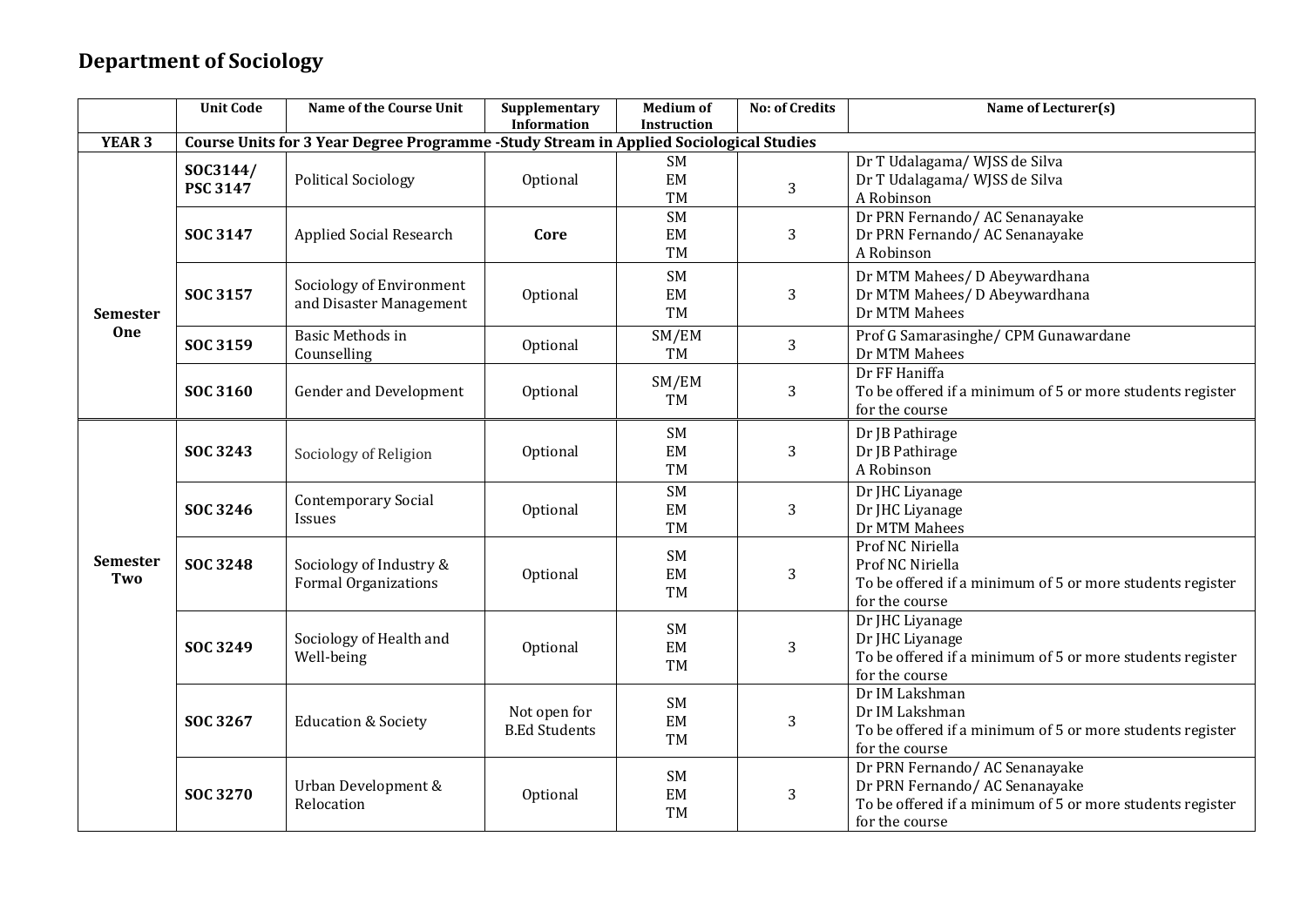|                        | <b>Unit Code</b> | <b>Name of the Course Unit</b>                                                        | Supplementary<br><b>Information</b> | <b>Medium of</b><br><b>Instruction</b> | <b>No: of Credits</b> | Name of Lecturer(s)                                                                                                                               |
|------------------------|------------------|---------------------------------------------------------------------------------------|-------------------------------------|----------------------------------------|-----------------------|---------------------------------------------------------------------------------------------------------------------------------------------------|
| <b>YEAR 3</b>          |                  | Course Units for 3 Year Degree Programme -Study Stream in Urban and Community Studies |                                     |                                        |                       |                                                                                                                                                   |
|                        | SOC 3142         | Social Policy and Social<br>Development                                               | Optional                            | <b>SM</b><br>EM<br><b>TM</b>           | 3                     | Dr JHC Liyanage<br>Dr JHC Liyanage<br>To be offered if a minimum of 5 or more students register<br>for the course                                 |
|                        | SOC 3147         | <b>Applied Social Research</b>                                                        | Core                                | <b>SM</b><br>EM<br><b>TM</b>           | 3                     | Dr PRN Fernando / AC Senanayake<br>Dr PRN Fernando / AC Senanayake<br>A Robinson                                                                  |
| <b>Semester</b><br>One | SOC 3157         | Sociology of Environment<br>And Disaster Management                                   | Optional                            | <b>SM</b><br>EM<br>TM                  | 3                     | Dr MTM Mahees/ D Abeywardhana<br>Dr MTM Mahees/ D Abeywardhana<br>Dr MTM Mahees                                                                   |
| <b>Semester</b><br>Two | <b>SOC 3248</b>  | Sociology of Industry &<br><b>Formal Organizations</b>                                | Core                                | <b>SM</b><br>EM<br>TM                  | 3                     | Prof NC Niriella<br>Prof NC Niriella<br>To be offered if a minimum of 5 or more students register<br>for the course                               |
|                        | SOC 3267         | <b>Education &amp; Society</b>                                                        | Optional                            | <b>SM</b><br>EM<br>TM                  | 3                     | Dr IM Lakshman<br>Dr IM Lakshman<br>To be offered if a minimum of 5 or more students register<br>for the course                                   |
|                        | SOC 3270         | Urban Development &<br>Relocation                                                     | Core                                | <b>SM</b><br>EM<br>TM                  | 3                     | Dr PRN Fernando / AC Senanayake<br>Dr PRN Fernando / AC Senanayake<br>To be offered if a minimum of 5 or more students register<br>for the course |
|                        | <b>DMG 3256</b>  | Migration and<br>Urbanization                                                         | Optional                            | SM/EM                                  | 3                     | Conducted by the Department of Demography                                                                                                         |
|                        | GYG 3264         | Urban Environment and<br>Management                                                   | Optional                            | <b>SM</b><br><b>TM</b>                 | 3                     | Conducted by the Department of Geography                                                                                                          |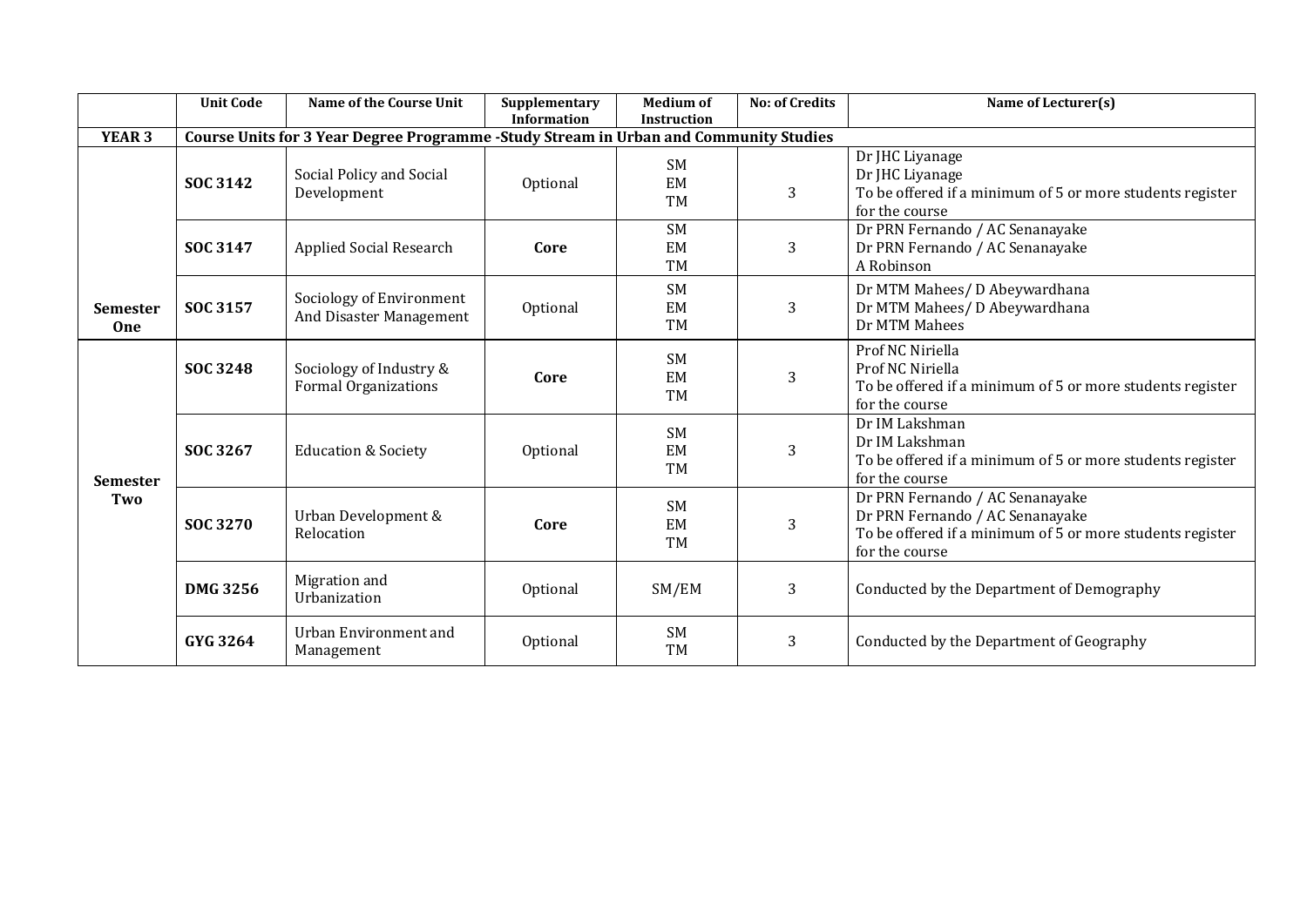|                        | <b>Unit Code</b>     | Name of the Course Unit                           | Supplementary<br><b>Information</b>                              | <b>Medium of</b><br><b>Instruction</b> | No: of<br><b>Credits</b> | Name of the Lecturer(s)                                                                         |
|------------------------|----------------------|---------------------------------------------------|------------------------------------------------------------------|----------------------------------------|--------------------------|-------------------------------------------------------------------------------------------------|
| <b>YEAR 3</b>          |                      | <b>Course Units for 4 Year Degree Programme</b>   |                                                                  |                                        |                          |                                                                                                 |
|                        | <b>SOC 3142</b>      | Social Policy and Social<br>Development           | Optional                                                         | SM/EM                                  | 3                        | Dr JHC Liyanage                                                                                 |
|                        | SOC3144/<br>PSC 3147 | <b>Political Sociology</b>                        | Optional                                                         | SM/EM                                  | 3                        | Dr T Udalagama/ WJSS de Silva                                                                   |
| <b>Semester</b><br>One | SOC 3147             | <b>Applied Social Research</b>                    | Core                                                             | SM/EM                                  | 3                        | Dr PRN Fernando/AC Senanayake                                                                   |
|                        | SOC 3153             | <b>Independent Study I</b><br>(Literature Review) | Core                                                             | SM/EM                                  | 3                        | Dr DN Abeysinghe<br>(Coordinator)                                                               |
|                        | SOC 3160             | <b>Gender and Development</b>                     | Optional (Open<br>for students who<br>have completed<br>SOC2220) | SM/EM                                  | 3                        | Dr FF Haniffa                                                                                   |
|                        | SOC 3168             | Theories and Methods in Social<br>Work            | Open only for<br>social work<br>students                         | SM/EM                                  | 3                        | Prof SMK Herath/Dr DN Abeysinghe                                                                |
|                        | SOC 3173             | Neo-Classical Sociological<br>Theory              | Core                                                             | SM/EM                                  | 3                        | <b>Prof SMK Herath</b>                                                                          |
|                        | SOC 3241             | Qualitative Analysis                              | Core                                                             | SM/EM                                  | 3                        | Dr DN Abeysinghe                                                                                |
|                        | SOC 3243             | Sociology of Religion                             | Optional                                                         | SM/EM                                  | 3                        | Dr JB Pathirage                                                                                 |
| Semester<br>Two        | SOC 3246             | <b>Contemporary Social Issues</b>                 | Core                                                             | SM/EM                                  | 3                        | Dr JHC Liyanage                                                                                 |
|                        | SOC 3248             | Sociology of Industry & Formal<br>Organizations   | Optional                                                         | SM/EM<br><b>TM</b>                     | 3                        | Prof NC Niriella<br>To be offered if a minimum of 5 or more<br>students register for the course |
|                        | SOC 3253             | <b>Independent Study I</b><br>(Research Design)   | Core                                                             | SM/EM                                  | 3                        | Dr DN Abeysinghe<br>(Coordinator)                                                               |
|                        | SOC 3255             | Introduction to Psychological<br>Disorders        | Optional                                                         | SM/EM                                  | 3                        | Prof G Samarasinghe/ CPM Gunawardane                                                            |
|                        | SOC 3262             | <b>Community Mental Health</b>                    | Open only for<br>social work<br>student                          | SM/EM                                  | 3                        | Dr DN Abeysinghe                                                                                |
|                        | SOC 3267             | <b>Education &amp; Society</b>                    | Not open for<br><b>B.Ed. Students</b>                            | SM/EM                                  | 3                        | Dr IM Lakshman                                                                                  |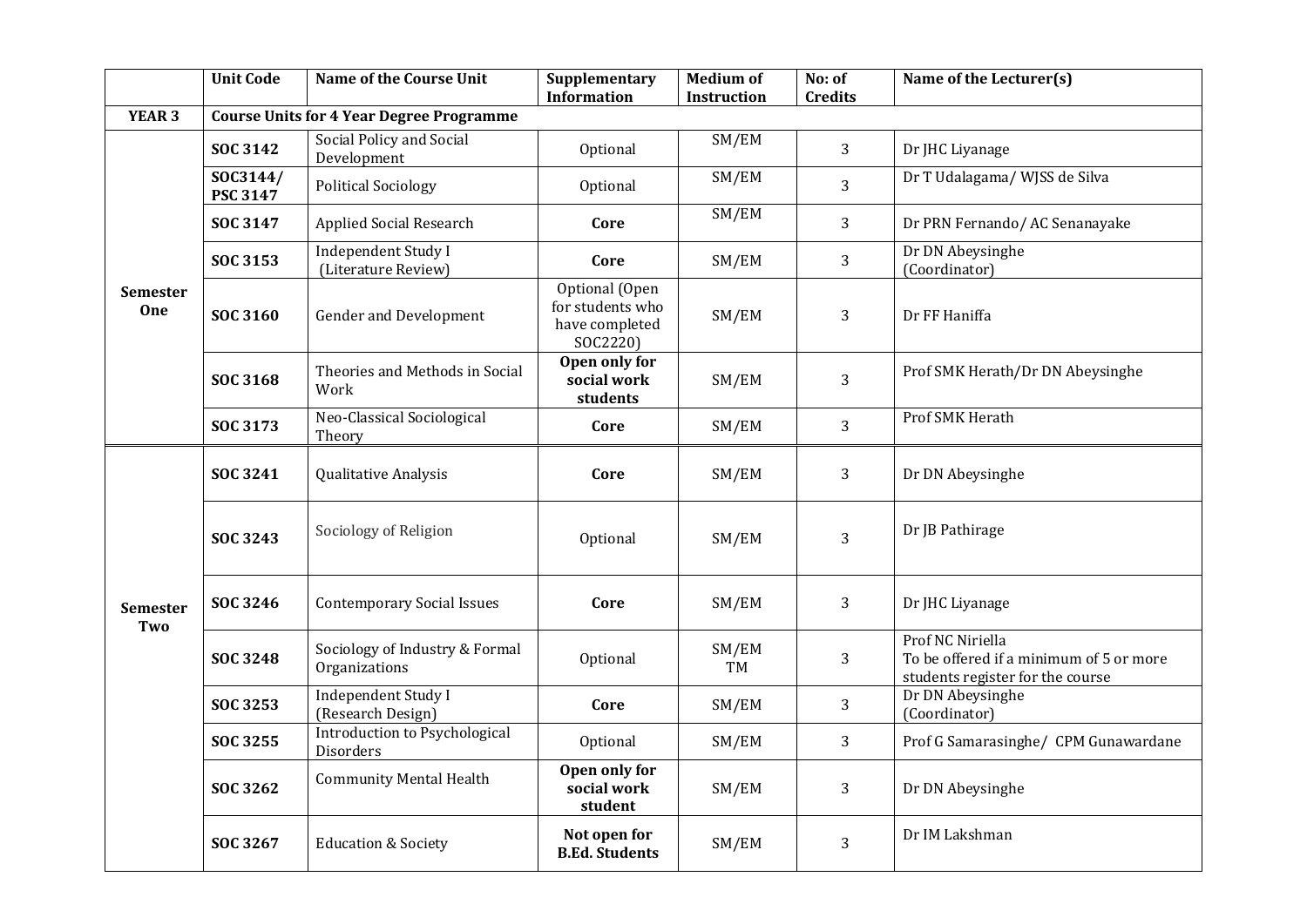#### **Communication and Media Studies Unit Communication and Creative Arts**

|                        | <b>Unit Code</b>                                                                           | Name of the Course Unit                          | Supplementary      | <b>Medium of</b>   | No: of         | Name of Lecturer(s)                                                                      |  |  |
|------------------------|--------------------------------------------------------------------------------------------|--------------------------------------------------|--------------------|--------------------|----------------|------------------------------------------------------------------------------------------|--|--|
|                        |                                                                                            |                                                  | <b>Information</b> | <b>Instruction</b> | <b>Credits</b> |                                                                                          |  |  |
| <b>YEAR 3</b>          | Course Units for 3 Year Degree Programme - Study Stream in Communication and Creative Arts |                                                  |                    |                    |                |                                                                                          |  |  |
| <b>Semester</b><br>One | <b>CMS 3140</b>                                                                            | Communication and<br><b>Contemporary Issues</b>  | Optional           | SM/EM              | 3              | Prof. Samantha Herath<br>Mr. Krishan Siriwardana (Visiting)                              |  |  |
|                        | <b>CMS 3141</b>                                                                            | Writing for Television and Film                  | Optional           | SM/EM              | 3              | Ms. Fathima Shanaz<br>Mr. Athula Samarakoon (Visiting)                                   |  |  |
|                        | <b>CMS 3142</b>                                                                            | Radio Programme Production                       | Optional           | SM/EM              | 3              | Ms. Chalika Thangaraja<br>Mr. Dammika Bandara (Visiting)                                 |  |  |
|                        | <b>CMS 3143</b>                                                                            | Popular Culture and<br><b>Entertainment Arts</b> | Optional           | SM/EM              | 3              | Ms. Fathima Shanaz<br>Prof. Ariyarathna Athugala (Visiting)                              |  |  |
|                        | <b>CMS 3244</b>                                                                            | Print Media: Feature Journalism                  | Optional           | SM/EM              | 3              | Ms. Chalika Thangaraja<br>Mr. Thilakaratna kuruvitabandara<br>(Visiting)                 |  |  |
| <b>Semester</b>        | <b>CMS 3245</b>                                                                            | Critical Studies in Film                         | Optional           | SM/EM              | 3              | Ms. Fathima Shanaz<br>Mr. Athula Samarakoon (Visiting)                                   |  |  |
| Two                    | <b>CMS 3246</b>                                                                            | Media and Creative Writing                       | Optional           | SM/EM              | 3              | Prof. Samantha Herath<br>Ms. Chalika Thangaraja<br>Prof. Ariyarathna Athugala (Visiting) |  |  |
|                        | <b>CMS 3247</b>                                                                            | Art Criticism: Theory and<br>Practice            | Optional           | SM/EM              | 3              | Prof. Samantha Herath<br>Ms. Chamila Somirathna (Visiting)                               |  |  |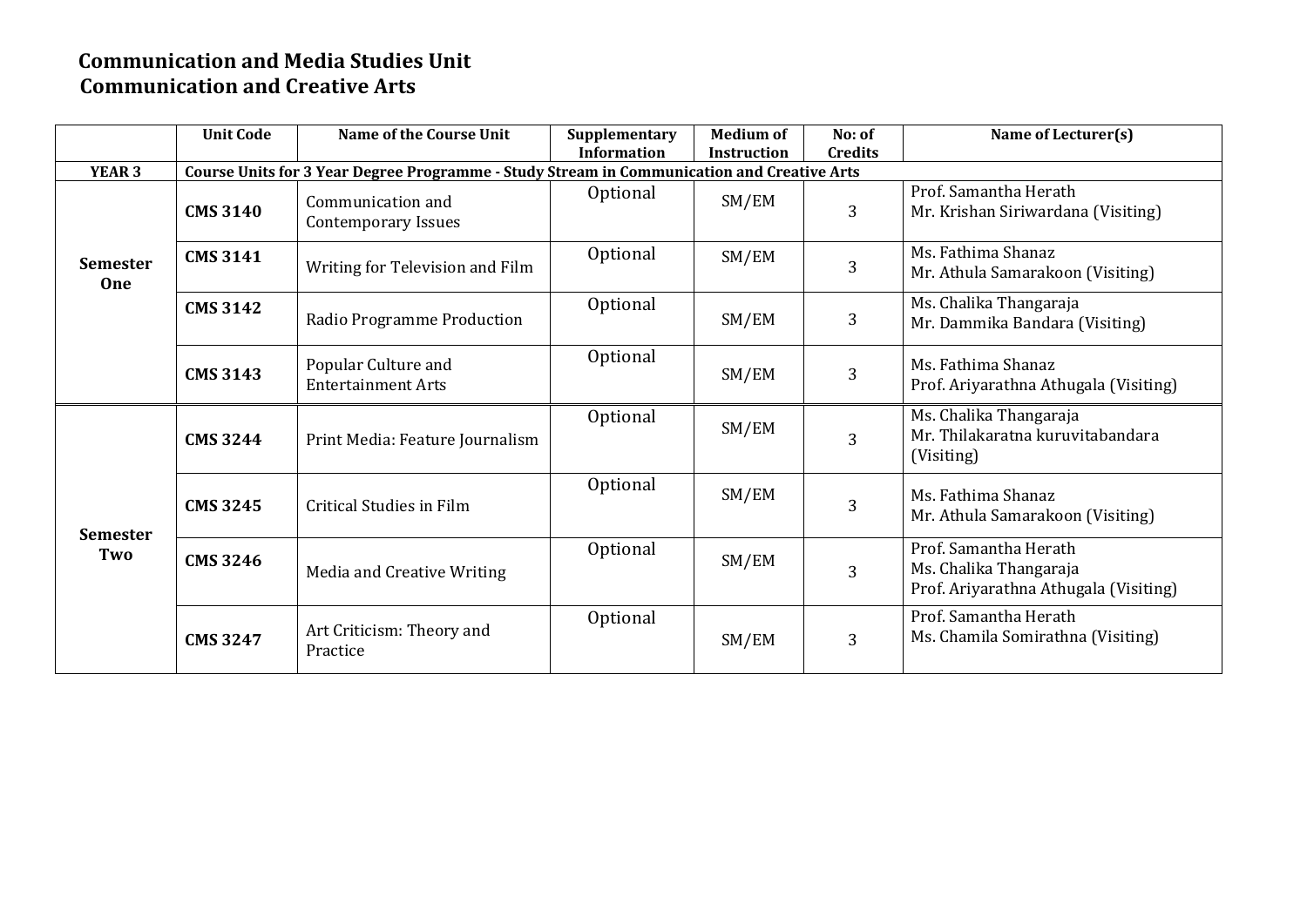## **Computer Teaching Unit Information Communication Technology**

|                        | <b>Unit Code</b> | Name of the Course Unit                                                        | Supplementary      | <b>Medium of</b>   | No: of         | Name of Lecturer(s)                                 |
|------------------------|------------------|--------------------------------------------------------------------------------|--------------------|--------------------|----------------|-----------------------------------------------------|
| <b>YEAR 3</b>          |                  | Course Units for 3 Year Degree Programme - Study Stream in ICT for Development | <b>Information</b> | <b>Instruction</b> | <b>Credits</b> |                                                     |
|                        |                  |                                                                                |                    |                    |                |                                                     |
|                        | <b>ICT 3141</b>  | Introduction to Human-<br>Computer Interface (HCI)                             | Core               | SM/EM              | 3              | Ms. T. S. Rathnayake<br>Ms. P.M. Alagiyawadu        |
|                        |                  |                                                                                |                    | TM                 |                | Ms. J.S.M Showmiya                                  |
| <b>Semester</b><br>One | <b>ICT 3142</b>  | Introduction to Statistical                                                    | Optional           | SM/EM              | 3              | Prof. Athula Ranasinghe/<br>Ms. D.K.C. Mahakumarage |
|                        |                  | Packages                                                                       |                    | <b>TM</b>          |                | Ms. J.S.M Showmiya                                  |
|                        | <b>ICT 3143</b>  | Data Communications and                                                        | Optional           | SM/EM              | 3              | Mr. L.A.D.M. Dissanayake                            |
|                        |                  | <b>Computer Networks</b>                                                       |                    | <b>TM</b>          |                | Ms. J.S.M Showmiya                                  |
| <b>Semester</b>        | <b>ICT 3244</b>  | <b>Project Management</b>                                                      | Core               | SM/EM              | 3              | Ms. T. S. Rathnayake<br>Ms. P.M. Alagiyawadu        |
| Two                    |                  |                                                                                |                    | TM                 |                | Ms. J.S.M Showmiya                                  |
|                        | <b>ICT 3245</b>  | Programming                                                                    | Optional           | SM/EM              | 3              | Mr. L.A.D.M. Dissanayake                            |
|                        |                  | Fundamentals                                                                   |                    | <b>TM</b>          |                | Ms. J.S.M Showmiya                                  |
|                        | <b>ICT 3246</b>  | Multimedia Concepts and<br>Theory                                              | Optional           | SM/EM              | 3              | Ms. P.M. Alagiyawadu<br>Ms. T. S. Rathnayake        |
|                        |                  |                                                                                |                    | TM                 |                | Ms. J.S.M Showmiya                                  |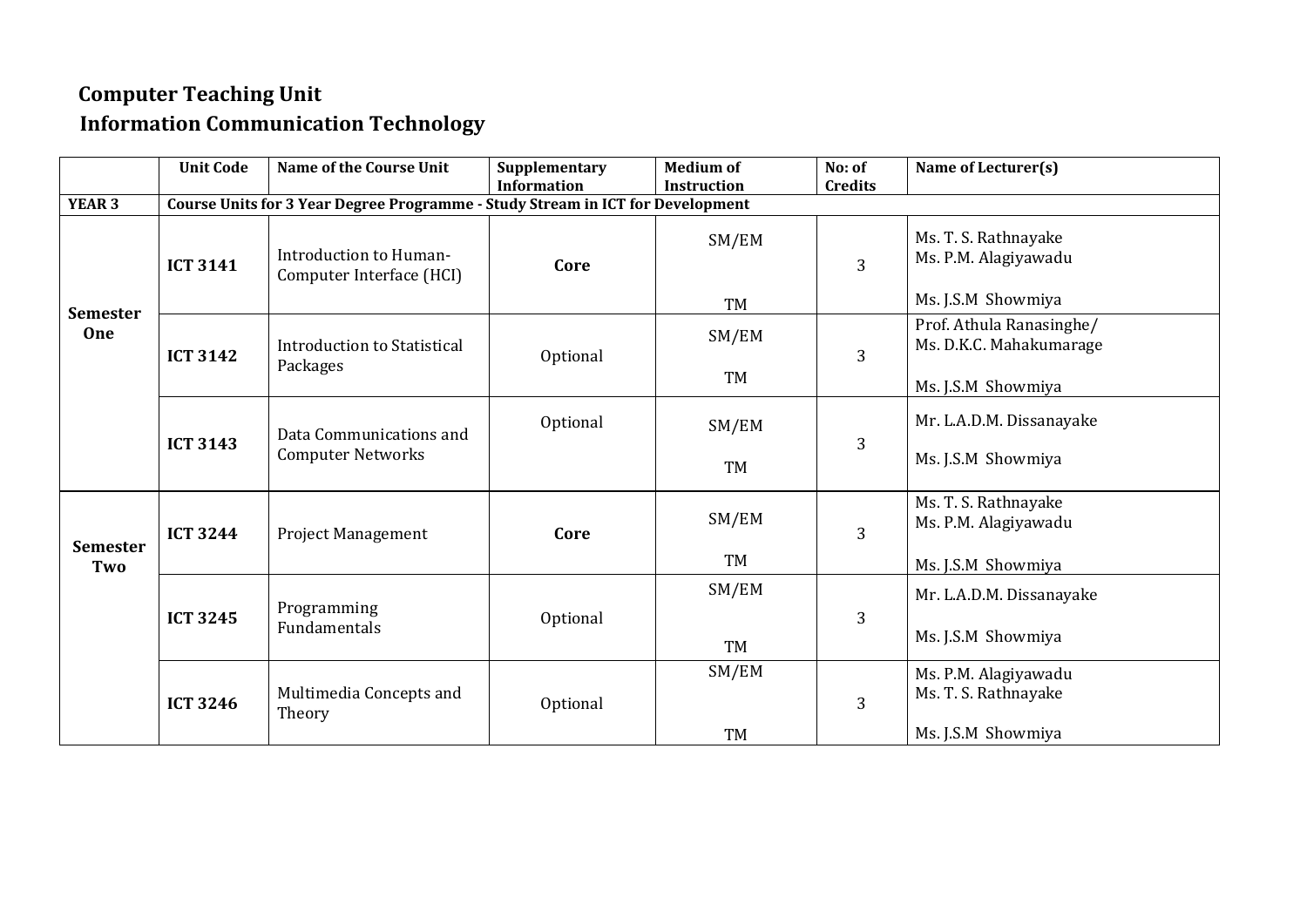#### **Islamic Civilization Unit**

|                        | <b>Unit Code</b> | <b>Name of the Course Unit</b>                                                    | Supplementary<br><b>Information</b> | <b>Medium of</b><br><b>Instruction</b> | No: of<br><b>Credits</b> | Name of Lecturer(s)                   |  |  |  |  |
|------------------------|------------------|-----------------------------------------------------------------------------------|-------------------------------------|----------------------------------------|--------------------------|---------------------------------------|--|--|--|--|
| YEAR 3                 |                  | Course Units for 3 Year Degree Programme -Study Stream in Applied Islamic Studies |                                     |                                        |                          |                                       |  |  |  |  |
|                        | <b>ICV 3143</b>  | New Trends in the Muslim<br>World                                                 | Optional                            | TM                                     | $\overline{3}$           | Mr. M.M.M. Sabir                      |  |  |  |  |
| <b>Semester</b>        | <b>ICV 3144</b>  | Arabic Language V                                                                 | Optional                            | TM                                     | $\overline{3}$           | Mr. U.L.A. Ameer                      |  |  |  |  |
| One                    | <b>ICV 3146</b>  | Islamic Banking and Finance<br>$-I$                                               | Optional                            | TM                                     | 3                        | Mr. U.L.A. Ameer                      |  |  |  |  |
|                        | <b>ICV 3148</b>  | Muslims Contribution to the<br><b>Nation Building</b>                             | Optional                            | TM                                     | $\overline{3}$           | Dr. N. Gafoordeen<br>Mr. M.M.M. Sabir |  |  |  |  |
| <b>Semester</b><br>Two | <b>ICV 3242</b>  | Islamic History from 1258 -<br>1924                                               | Optional                            | TM                                     | 3                        | Mr. M.I.M. Ameen                      |  |  |  |  |
|                        | <b>ICV 3245</b>  | Religious & Cultural<br>Movements                                                 | Optional                            | TM                                     | 3                        | Dr. N. Gafoordeen                     |  |  |  |  |
|                        | <b>ICV 3247</b>  | Islamic Banking and Finance<br>$-II$                                              | Optional                            | TM                                     | 3                        | Mr. U.L.A. Ameer                      |  |  |  |  |